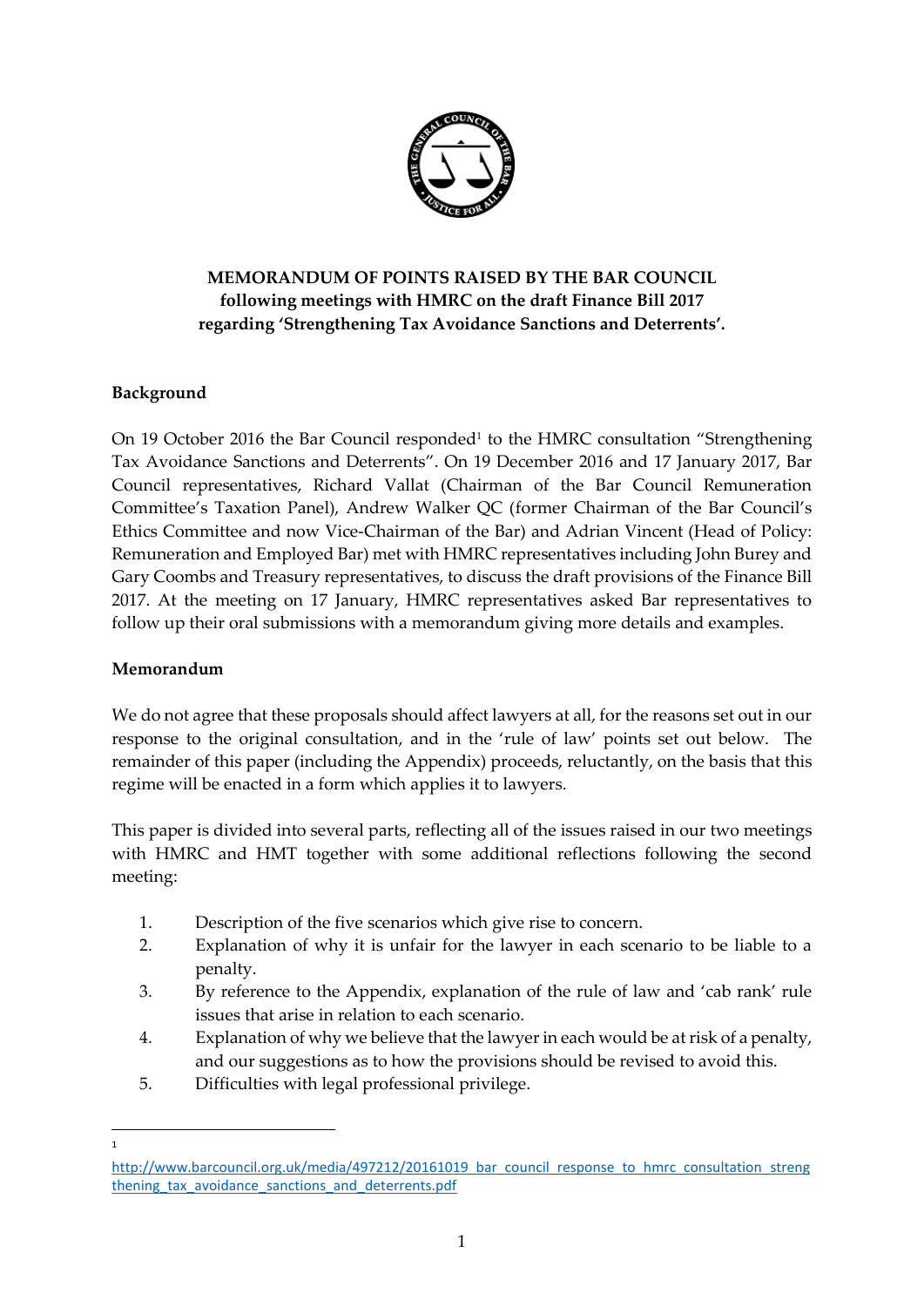- 6. Additional drafting problems with para.30
- 7. Concerns regarding the information-gathering powers.
- 8. Other drafting points.
- 9. Legal Professional Privilege (LPP) concern under Schedule 21.
- 10. Appendix summary of the rule of law and 'cab rank' rule issues.

#### **1. The five situations which give rise to concern**

There are five types of situation involving lawyers which we suggest ought not to be caught by the new provisions, but which either would be or could well be (depending on how the provisions are construed by the courts and tribunals):

1. The lawyer is asked to advise on the effectiveness of an arrangement for tax purposes. The lawyer's honest, independent, professional opinion is that the arrangement is not "abusive" (in the para. $2(2)$  sense), or that it could be abusive but on balance it is not (e.g. 25% risk of it being abusive), and the lawyer gives that opinion. At the same time, the lawyer makes a suggestion as to how to make it less likely to be abusive. However, a tribunal later takes a different view, and decides that the arrangement in its original and suggested forms was abusive.

### *Example*

*At D31, the GAAR Guidance gives the example of "lending to fund UK real estate by foreign domiciliary" and says "This example illustrates how standard tax planning may have increasing levels of abnormality attached to it… the example aims to illustrate at approximately what point [the GAAR] boundary is crossed, although … this will always be highly fact dependent." It then sets 9 options for the foreign domiciliary seeking to buy UK property. The technical tax analysis will have to be revisited in light of the legislation, currently in draft, covering the IHT treatment of UK property held directly or indirectly by foreign domiciliaries, but the points about uncertainty are general ones.*

### *Option 7 and 9 are:*

*"7. R has an existing substantive discretionary trust which he settled many years ago. R is a beneficiary of the trust, but his adult children are also beneficiaries and they have all benefitted from the trust over the years. The trustees previously owned a UK house, but sold it a couple of years ago. The trustees have been looking around for a new UK property suitable for R and his children to use as each of them visit the UK for a few weeks a year. The trustees could afford to buy the new house using existing resources but instead they accept an offer from R to lend them the purchase price via an offshore company that is wholly owned by R. The loan is interest free and repayable on demand. The company owned by R secures the loan on the house.*

*9. R adds cash from his overseas resources to a trust, known as the Loan Trust, where he is settlor and beneficiary. His spouse or other relative sets up another trust, known as the Property Trust, which is funded with, say, £1000 cash. R adds no funds to the Property Trust. The Loan Trust forms an overseas company into which the cash is transferred and the company lends the cash to the Property Trustees who acquire the UK property that R wishes to occupy. The loan is repayable on demand and may be interest-free, interest-bearing or index-linked. The Property*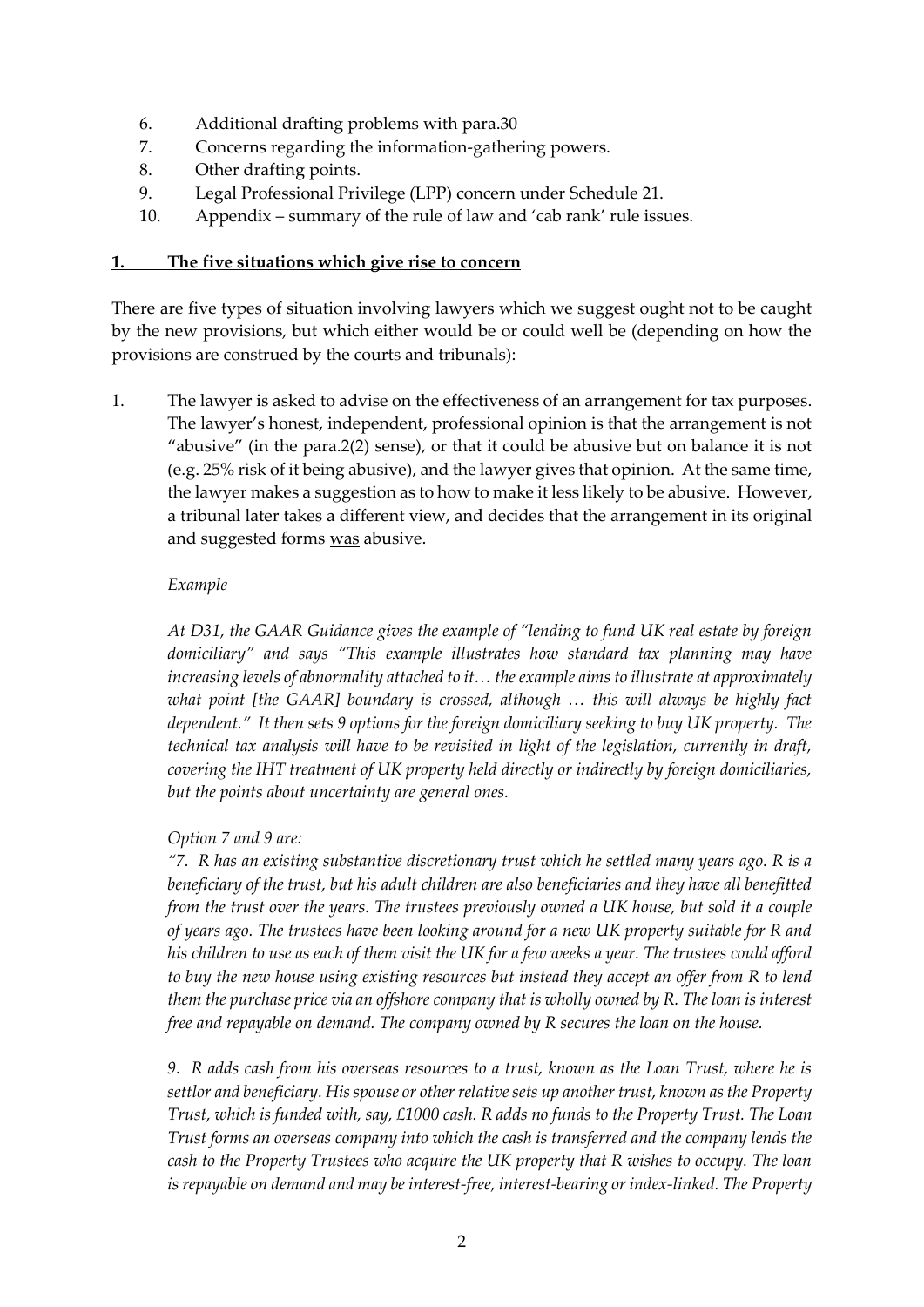*Trustees incur no personal liability as the lender may have recourse to the house only."*

#### *The guidance comments:*

*"In option 7, loans to trusts do occur for all sorts of non-tax reasons and therefore cannot be considered in themselves to be necessarily abnormal or contrived. Even though the loan is taxmotivated and (in some senses) self-generated, it involves a single straightforward step. The position might well be different, however, if the trust were not established for some time already or substantive: for instance if R were the sole or principal beneficiary or able to direct the trustees or revoke the trust. A loan to such a newly created trust might be considered a contrivance. In the above example the loan may not be mainly tax motivated anyway e.g. the trustees may wish to preserve cash for liquidity purposes, but even if it were the arrangement is still not necessarily abusive.*

*…*

*In option 9, the combination of a nominal-value settlement specifically set up to own the property coupled with the establishment of a separate loan trust and a corporate vehicle underlying it which is then used to make a loan which is on a non-recourse basis is on these facts set up only to achieve an artificial tax deduction. And, while taken individually, the steps may be considered normal, when taken in combination they may be considered abnormal. However, each case would be taken on its own facts and a situation where, for instance, both trusts were substantial and existing trusts or where the loan was on fully commercial terms or where the property trust was established for a different beneficiary apart from the settlor might be considered differently...*

*With option 7, while economically the liability appears to be self-generated, the trust is of substance and the arrangements are not necessarily contrived or abnormal. Thus, although some observers might consider this to be unreasonable, it is possible to see that other reasonable observers might reach a different view. As such these particular facts may well not be caught by the GAAR. However, it is important to realise that this is a borderline case and one where, for the purposes of illustration, the facts are inevitably condensed. Each case would have to be considered on its own facts and a subtly different set of facts might result in a different conclusion*

*Option … 9, on these particular facts, would be caught by GAAR. The liabilities would be ignored in calculating the tax due on the house and the transaction counteracted on this basis. However, as with option 7, each case would have to be considered on its full facts and it is not impossible that different scenarios might potentially be saved from the GAAR by the doublereasonableness test."*

*Suppose a barrister was advising R. Suppose R had a choice of two trusts to use for an arrangement along the lines of option 7, over one of which R had a greater level of control (in practice). The barrister might conclude, on the facts and in light of the guidance above, that the GAAR would probably (75%) not apply to an option 7 arrangement whichever trust were used but that the GAAR would be less likely to apply if the trust over which he had less control were used. The Tribunal might later reach a different view.*

2. The situation is as in (1), but the lawyer considers the arrangement would be ineffective and/or fall within para.2(2). The lawyer's suggestion would make it less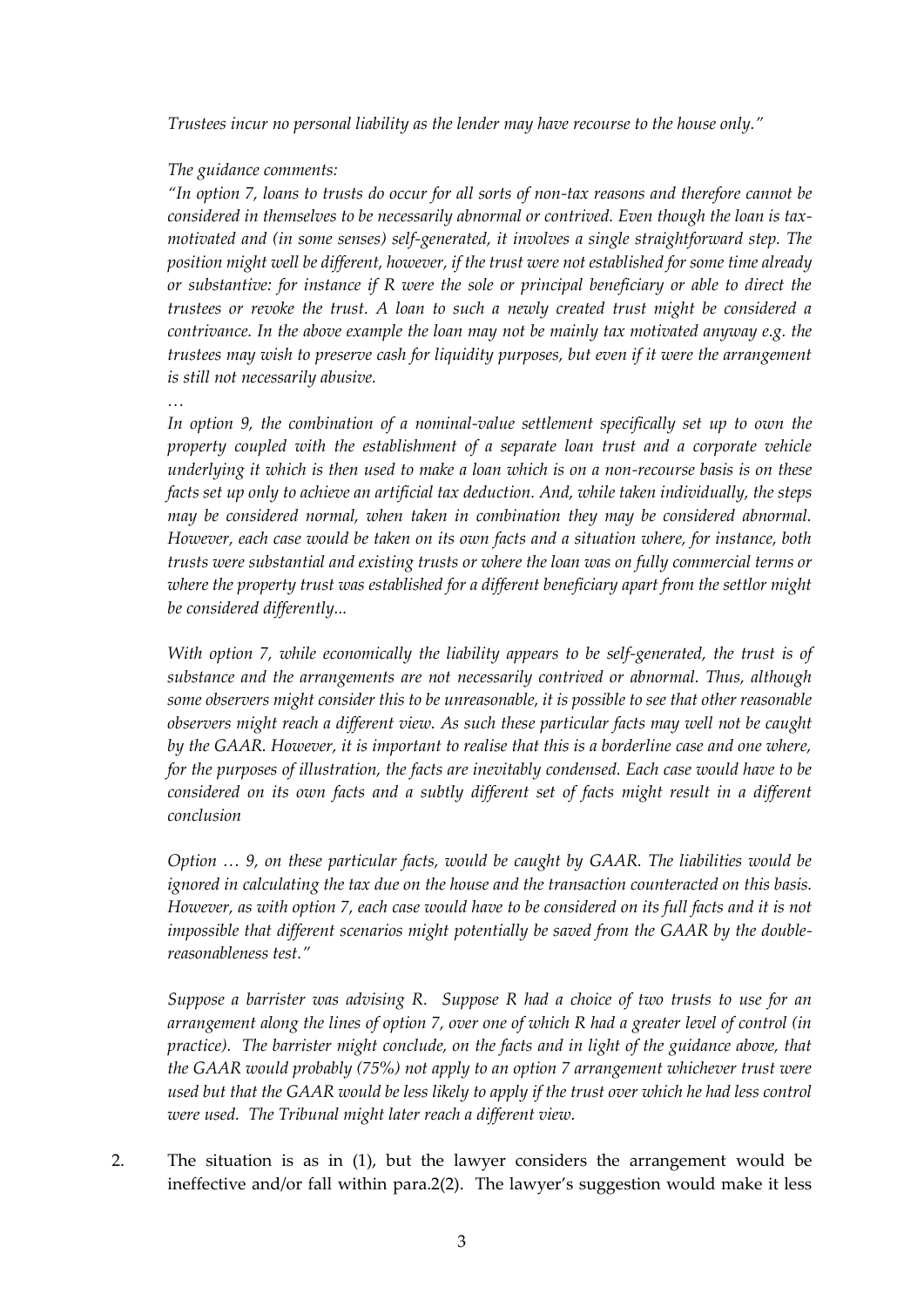likely to be ineffective and abusive, but the lawyer expresses his/her opinion that even as revised, it would be abusive, or that it is more likely than not to be abusive. The lawyer does not make any explicit recommendation in his/her advice not to enter into the arrangement.

### *Example*

*Using the same GAAR example as above, suppose R asked the barrister whether an arrangement along the lines of option 9 would work using either of two trusts and/or using a loan on commercial terms. In light of the guidance, the barrister might advise that using a more substantial trust and a loan on commercial terms was the better option but that, in his view, neither would avoid the application of the GAAR.*

3. The scenario is as in (1) or (2), but the lawyer is asked not just to advise on an arrangement, but also to draft documents to be used in that arrangement.

### *Example*

*Varying example 1 above, suppose a silk had advised as above and a junior barrister is instructed, separately, to draft the relevant documents to give effect to the planning (but without revisiting the advice).*

*Alternatively, varying example 2, suppose the silk has advised that neither option would work, but R is determined to go ahead anyway and instructs the junior to draft the documents to give effect to the planning.*

4. A lawyer is asked to advise on possible tax arrangements, and may also be asked to draft documents to be used in such arrangements, which are specifically intended by all involved, and designed, to enable the taxpayer to remain outside the circumstances caught by para.2(2) (i.e. it is intended and designed not to be abusive). This is to be identified by the lawyer, who will form his/her own opinion of the application of that test in the particular circumstances. This would typically arise in cases involving individual clients and their own particular circumstances, rather than the sort of widely-marketed schemes that are the main focus of the proposed regime.

# *Example*

*Suppose R's circumstances are such that it is possible to put in place an option 9 arrangement using substantial existing trusts. A barrister might be asked to advise whether this would be covered by the GAAR and if so whether the arrangement can be amended to ensure it is not. Suppose the barrister concludes, on the facts and in light of the GAAR guidance, that the GAAR should not apply to an option 9 arrangement in those circumstances if the loan is made on fully commercial terms. The barrister drafts a loan agreement intended to achieve this. The planning is believed and intended not to be abusive, but a tribunal later concludes that it is.*

5. A lawyer is asked to advise on the law, or the application of the law to the facts, in relation to one or more particular aspects of an arrangement, and may also be asked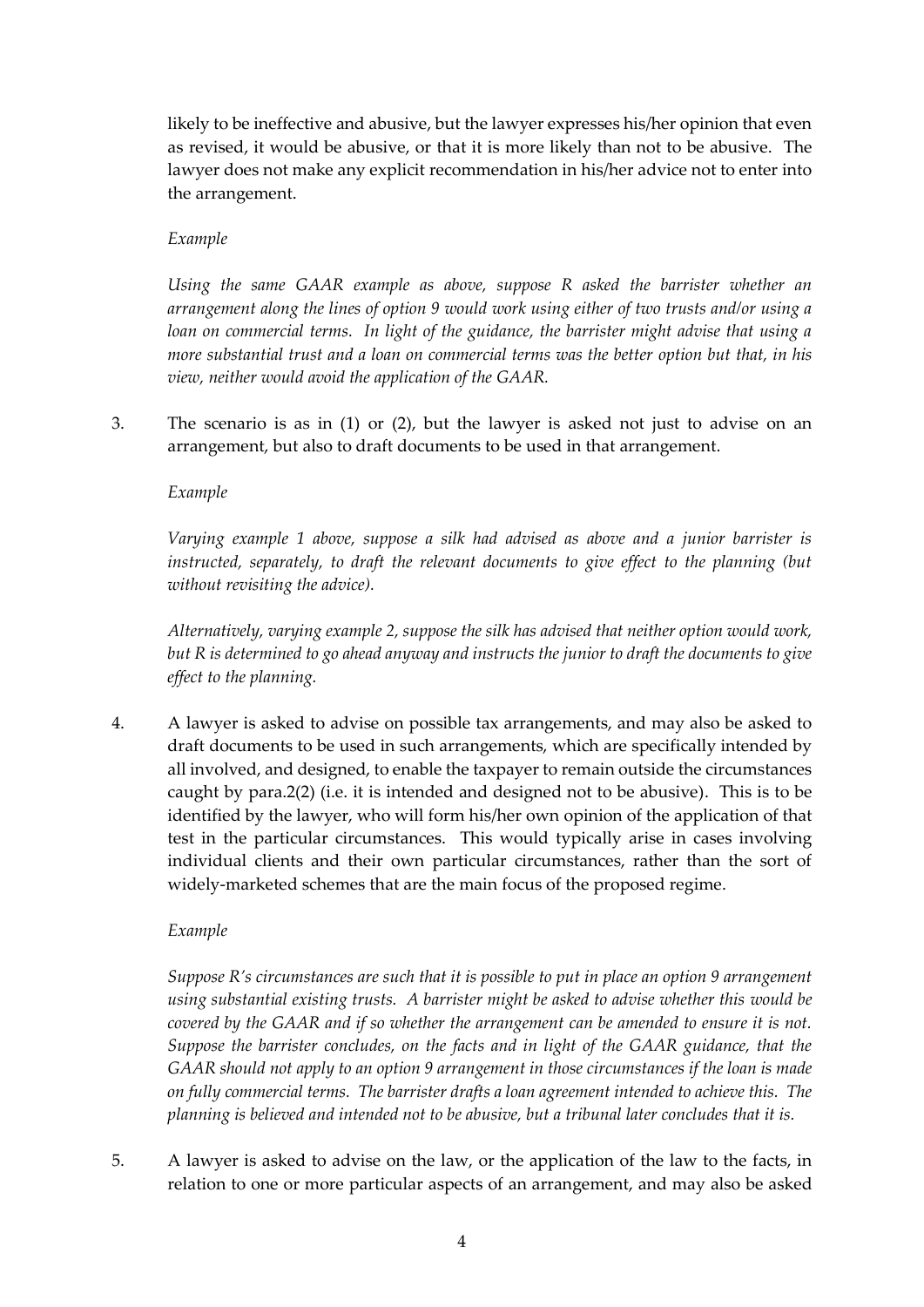to draft documents or amendments to documents in the light of his/her opinion. The arrangements are intended to have tax consequences, but the lawyer's expertise is not in tax (or the relevant tax); rather, it is in an area of law relevant to the legal effect of the arrangements: for example, company law, trust law, or property law. The lawyer may be aware that the advice and drafting relates to an arrangement which is intended to have tax consequences, but the lawyer is no expert on tax law (or not on the law relating to the relevant tax<sup>2</sup> ) and is not asked to advise on the tax consequences. Appropriately, the lawyer either makes no comment on any tax implications (because s/he has not been asked to do so), or may say specifically that s/he cannot give any advice on those implications because it is outside his/her area of expertise. The arrangements are caught by the para.2(2) test.

### *Example*

*Suppose, varying the example above, that, having received tax advice as above, R instructs a commercial barrister, with no significant tax knowledge or experience, to advise solely on the terms of the loan and draft a loan instrument that will be on "fully commercial terms." The commercial barrister will be aware that the advice and drafting is required for tax purposes but, as noted above, will not comment on the tax analysis, save to confirm that he or she cannot advise on the tax implications. A tribunal might later conclude that the arrangements are caught by the GAAR. This could be as a result of the tribunal's view about some other aspects of the arrangement, or about the arrangement as a whole, but it could also be as a result of taking the view that the commercial loan document is not for some reason on "full commercial terms" (which might or might not be due to some aspect of the way in which it was drafted).*

The risk of a penalty being imposed on the lawyer in each of those five scenarios:

- 1) Is unfair on the lawyer; and
- 2) Gives rise to rule of law implications, including a problem with the 'cab rank' rule.

# **2. Why is it unfair on the lawyer in each scenario to be subject to a penalty?**

### *Scenario 1*

**.** 

In scenario 1, the lawyer is subject to a penalty simply as a result of forming a different view on the application of the para.2(2) test.

The lawyer should not be subject to this risk because views can and will differ on the application of the test for an 'abusive' arrangement, given that this is an objective 'doublereasonableness' test.

One only has to consider how cases proceed through different levels in the courts and tribunals systems to see that different judges can readily take different views about whether a tax arrangement succeeds or fails, and the same will inevitably be the case with the

<sup>2</sup> This is important. Not only may tax lawyers' expertise be primarily in relation to certain taxes, but other lawyers in other fields may know a fair amount about certain taxes relevant to their fields of practice (e.g. a property lawyer may know a fair amount about SDLT) but very little if anything about other taxes.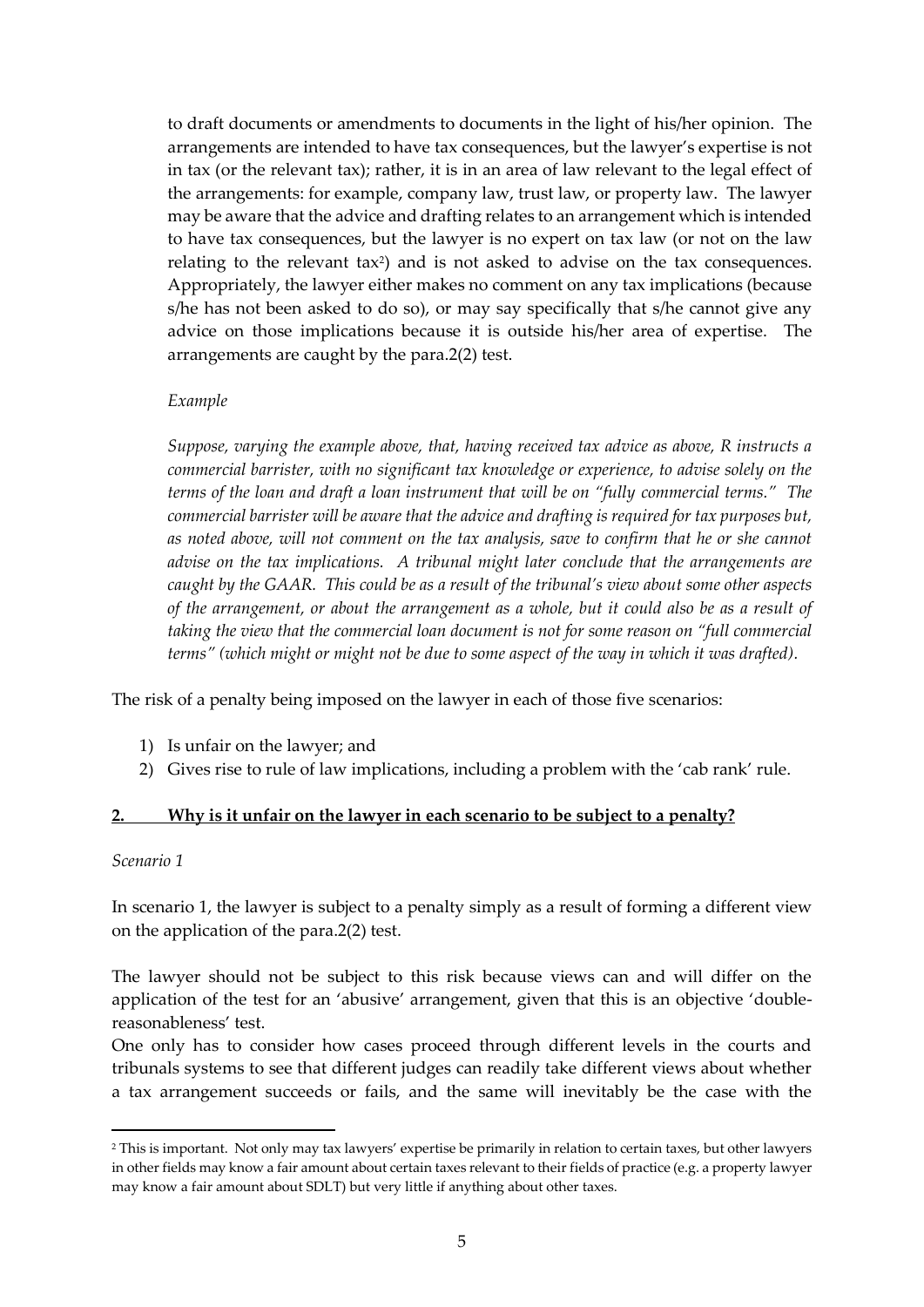application of the para.2(2) test. The views of judges and lawyers may differ. Just because one judge disagrees with a lawyer's opinion does not make that lawyer's opinion wrong, never mind negligent (i.e. one that no reasonable lawyer could hold). While there will be clear cases, HMRC's own GAAR guidance recognises that there will be situations in which it will not be clear whether or how the GAAR test (which is essentially the same test as is set out in para.2(2)) applies. In addition, advice in relation to the GAAR (or otherwise) which is correct in light of a decision at one level may subsequently be shown to be incorrect following an appeal<sup>3</sup>; and it cannot be right that a lawyer advising properly in light of the law as it stands when giving the advice should be at risk of a penalty because of a subsequent decision.

Having formed the genuine opinion that the para.2(2) test is not satisfied, or that it has less than a 50% prospect of being satisfied, it would be wrong to require the lawyer nevertheless to "recommend against" it, in order to avoid liability to a penalty; and in any event, a recommendation against it might not be effective for the purposes of para.7(5) in the light of the lawyer's opinion about the likelihood of para.2(2) applying. Such a recommendation could even be contrary to the lawyer's professional duties, particularly if the lawyer believes that para.2(2) would not be engaged. Accordingly, as a result of the lawyer in scenario 1 having formed an honest opinion on the application of the para.2(2) test:

- 1) That lawyer may be unable to avoid a penalty if that opinion turns out to be wrong; but
- 2) Another lawyer who takes a different view about para.2(2) (i.e. a lawyer who thinks it more likely that it will apply) will be able to avoid that penalty, by relying on para.7(5).

It would be wrong for lawyer to be subject to a penalty simply as a result of forming an honest opinion which turns out to be different from a view taken later by a tribunal or court. It would also be wrong for one lawyer to be subject to a penalty, and another not subject to such a penalty, solely as a result of the two lawyers taking different views.

In this regard, we have borne in mind that we think it unlikely that, in practice, there will be many situations that fall outside scenario 1 due to the absence of "suggestions", within the meaning of para.7(3). In reality, given what happens in practice and lawyers' duties to act in the best interests of their clients, there will be few situations in which advice is not "relevant advice". As a result, we do not see para.7(3) as likely to help lawyers very often, even those who are giving so-called 'second opinion' advice.

# *Scenario 2*

**.** 

In scenario 2, the lawyer is subject to a penalty despite having advised that the arrangement is likely to satisfy the para.2(2) test, even as improved.

<sup>3</sup> See, for example, the *UBS / Deutsche Bank* litigation in which the Court of Appeal refused HMRC permission to argue the point that later succeeded in the Supreme Court: see [2014] EWCA Civ 452 at [48] to [66] and [2016] UKSC 13; see also *Furniss v Dawson* [1984] AC 474 in which the House of Lords took a very different view from the courts below.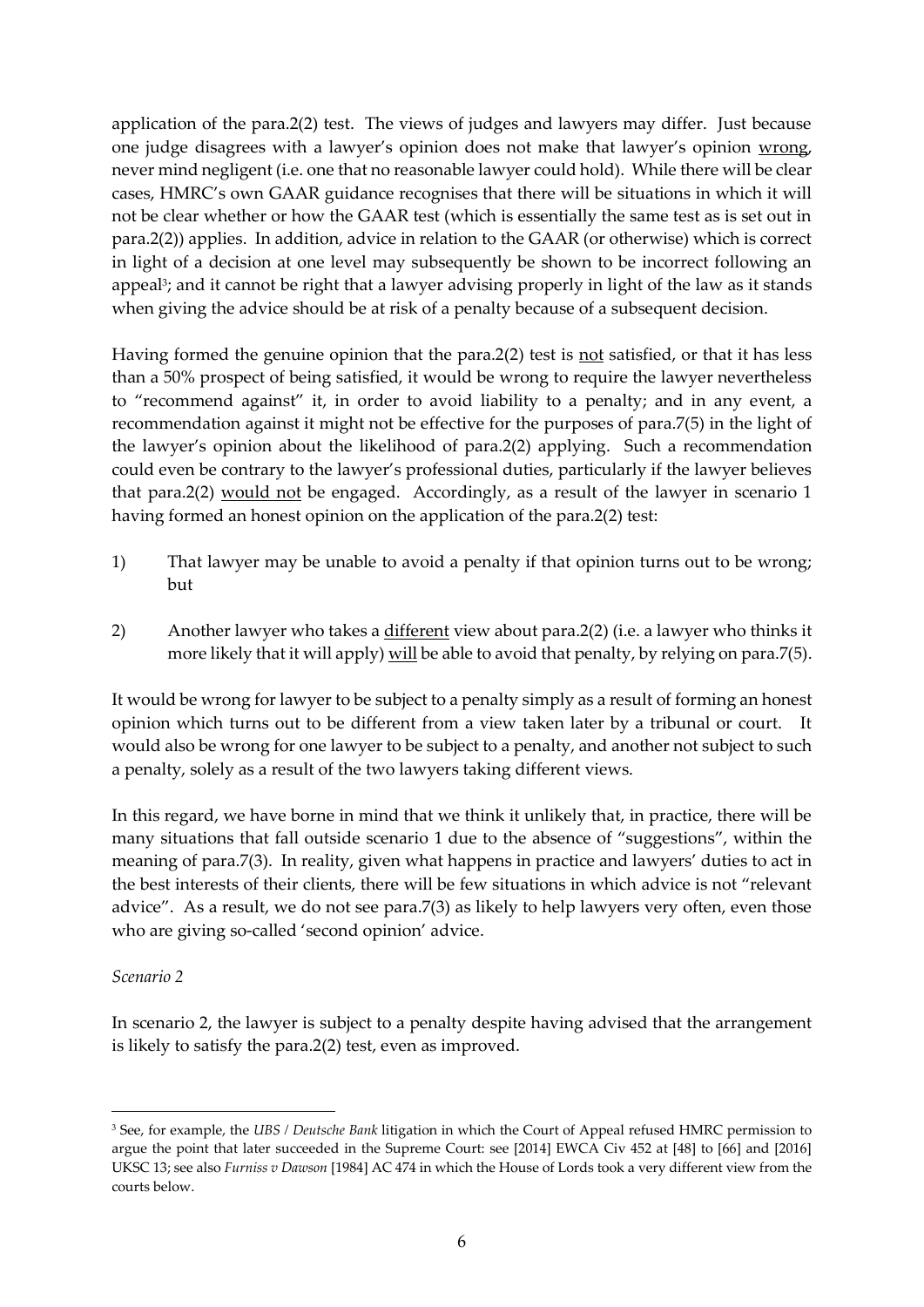Para.7(5)(b) already recognises that lawyers should not be subject to a penalty if they "recommending against" anything that they "suggest".

It is unclear whether the lawyer's advice in this case would satisfy para.7(5)(b), because the lawyer simply gives his/her opinion on the application of the law to the particular arrangement in question.

We do not agree that barristers (or, indeed, other lawyers) ordinarily make any form of 'recommendation' to their clients about whether or not to go ahead with an arrangement. The barrister's job is to advise on the law and its application to the facts of a case. It would be unfair if the application of para.7(5) were to depend on a particular formulation of a barrister's advice, the substance of which was otherwise the same, particularly when that formulation is not part of the lawyer's role and (as a result) not what a lawyer would ordinarily do. It would also be likely to lead to an arbitrary distinction between barristers based only on whether or not the barrister has made a relevant "recommendation".

### *Scenario 3*

The unfairness in scenario 3 is essentially the same as in 1 and 2. The lawyer has acted as his/her professional obligations required, but despite this, is at risk of a penalty.

### *Scenario 4*

The unfairness in scenario 4 is similar to that in scenario 1/3, but perhaps to an even greater degree.

### *Scenario 5*

The unfairness in scenario 5 arises from a lawyer – particularly a lawyer whose expertise is not in the field of tax – being made liable to a penalty entirely unwittingly.

# **3. The rule of law and 'cab rank' rule implications**

We set out our concerns in response to the original consultation. Although the draft Schedule is different in some respects from that original proposal, these concerns have not been fully addressed. We have summarised the main issues in these respects in the Appendix to this paper.

# **4. How the current provisions operate in our five scenarios, and what changes might be made**

Our concerns with the operation of the current provisions are respectively:

*Scenario 1*

Here, the lawyer's advice would seem to be "relevant advice", but para.7(5) cannot apply because the lawyer's view is that the arrangement is not abusive, or is more likely not to be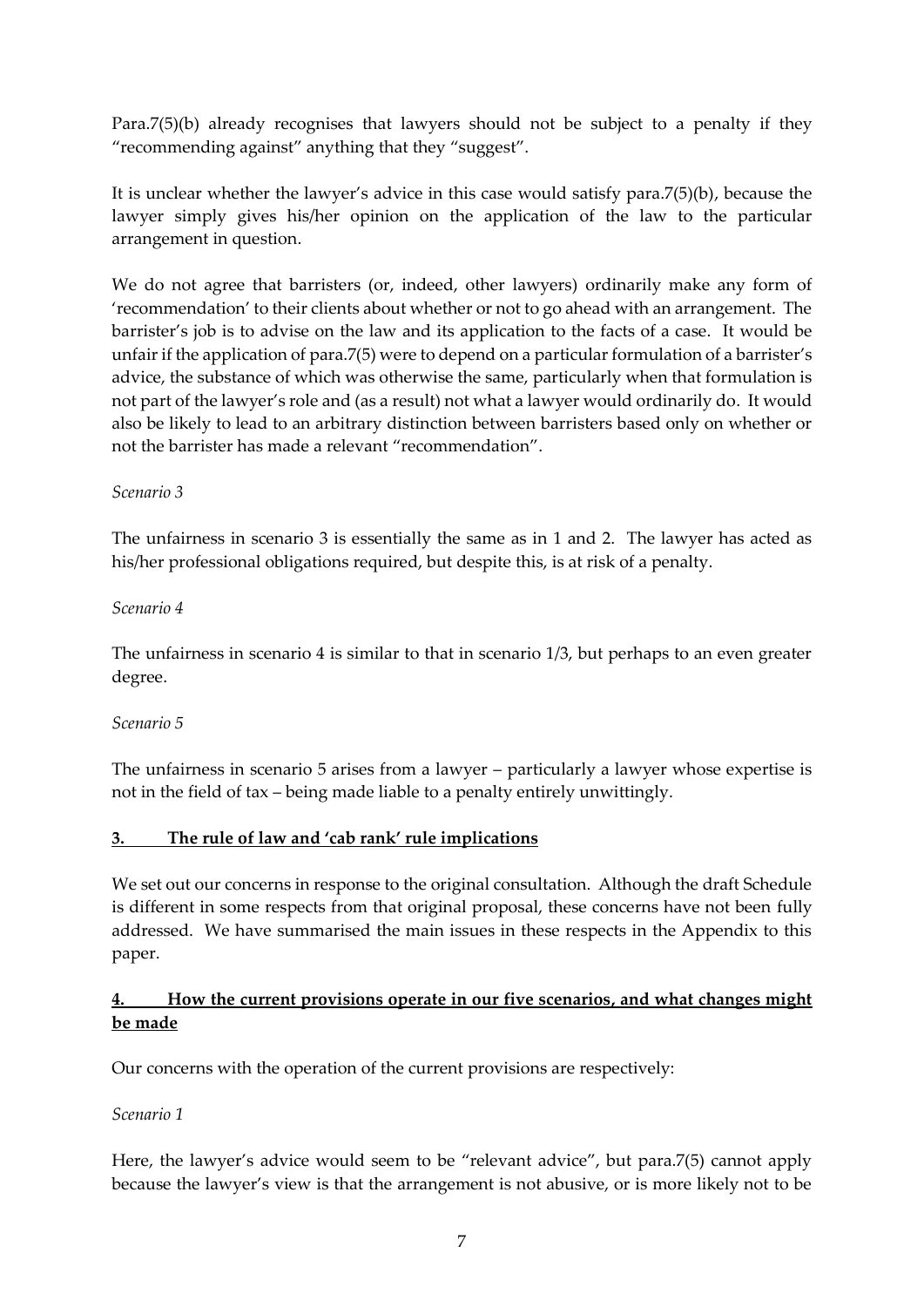abusive, which is not likely to be seen as satisfying para.7(5)(b). As a result, the lawyer will be subject to a penalty, despite taking the honest view that the arrangement was not abusive, if the knowledge condition is satisfied.

The effect of this depends on two possibilities about the meaning of para.7(4) as drafted, although the lawyer would at least be at risk of being liable to a penalty on either meaning, despite having taken the view that the arrangement was not, or was not likely to be, abusive.

a) If para.7(4) requires only that the lawyer knows or could reasonably be expected to know that it would be used in a tax arrangement, and not also that the lawyer knows or could reasonably be expected to know that the arrangement is abusive, then the knowledge test will be satisfied and the lawyer will be liable to a penalty.

This may not have been the intention, but we would suggest that it should be made clear. **For that purpose**, we would suggest at least the following changes to para.7(4):

*(4) The knowledge condition is that, when the advice was provided, the person providing it knew or could reasonably be expected to know –*

- *(a) That the advice would be used in the design of abusive tax arrangements or of a proposal for such arrangements, or*
- *(b) That it was likely that the advice would be so used; and*
- *(c) That such arrangements would be abusive tax arrangements.*
- b) If para.7(4) also requires (either already, or as a result of the change that we have just suggested) that the lawyer knows or could reasonably be expected to know that the arrangement is abusive, then the lawyer's position is better, but still not safe. The lawyer is unlikely to be held to have known that the arrangement was abusive, but there is a clear risk that it would be held that lawyer "*could reasonably be expected to know*" that it was, given that the test for what is 'abusive' is an objective test based on reasonableness under para.2(2). The application of para.2(2) and para.7(4) would not (and should not) necessarily lead to the same conclusion, as the two tests serve different purposes: this ought to depend on the circumstances. However, the position needs to be considered realistically. If a tribunal has decided that arrangements could not reasonably be regarded as a reasonable course of action, then we are concerned that the tribunal (particularly if it is the same tribunal, which it will be if the question of 'abuse' was never formally decided by a court or tribunal as between HMRC and the taxpayer) will find it difficult then to go on to consider the reasonableness of the lawyer's opinion without being influenced very strongly by that conclusion. How realistic is it that, having decided that arrangements could not reasonably be regarded as a reasonable course of action, the tribunal will go on to say that a lawyer (particularly a specialist tax lawyer) could not reasonably be expected to know that. In practice, the two reasonableness tests are likely to lead to the same conclusion, including in cases in which the lawyer's honest, independent profession opinion was that the arrangement was not abusive.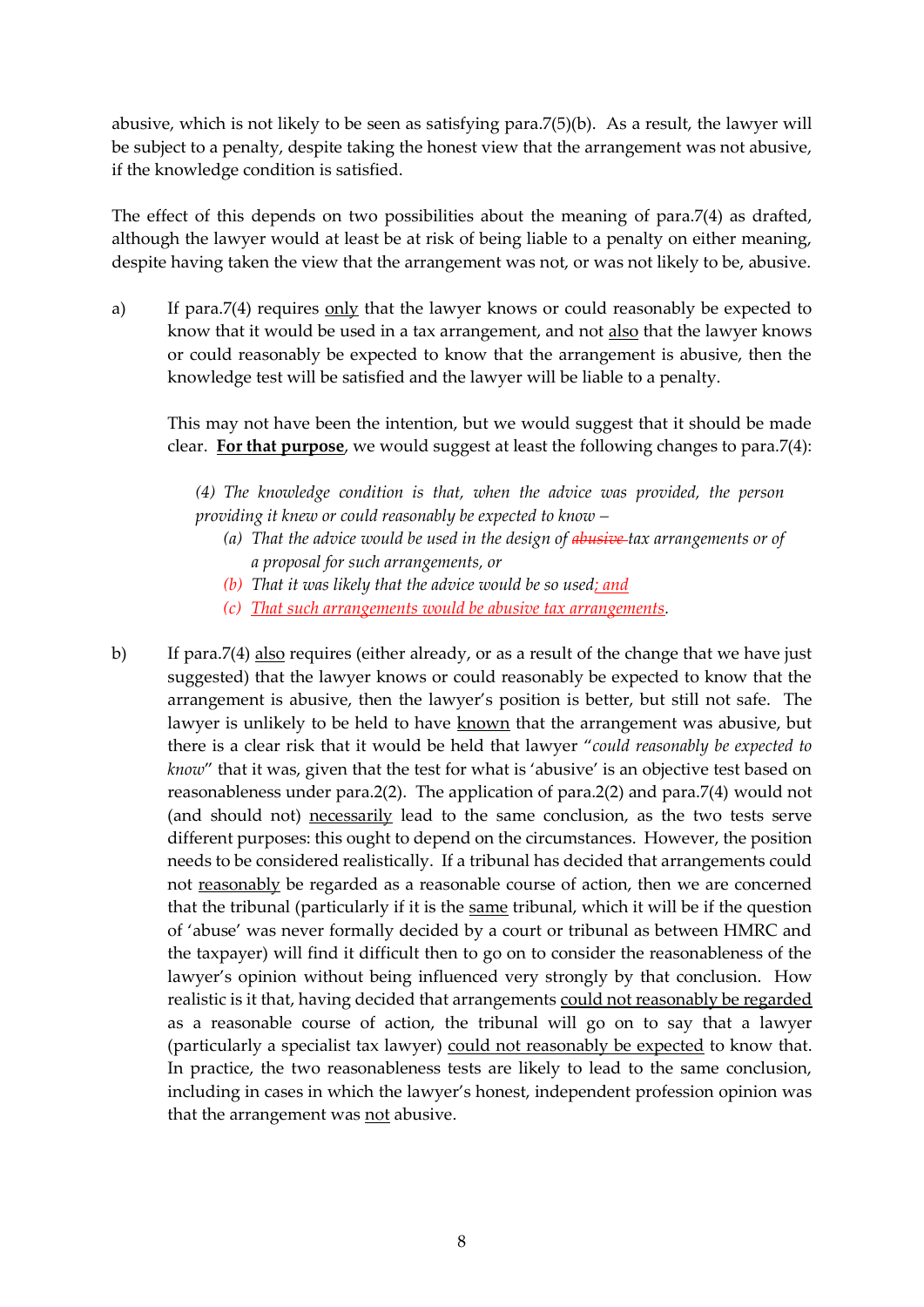There are also two possibilities about the lawyer's opinion:

- 1. The lawyer's opinion may have been an opinion that a reasonable lawyer (or tax lawyer) could have given, and so not be negligent. As we have already said, just because a tribunal has taken a different view does not mean that the lawyer's opinion was necessarily 'wrong', or even negligent. As a result, a lawyer may be liable to a penalty even where the lawyer's honest, independent, non-negligent, opinion was that the arrangement was not abusive.
- 2. The lawyer's opinion may have been negligent. If so, then the lawyer has made a mistake, and may be liable to pay damages to his/her client in a claim for professional negligence. But the lawyer has only been negligent; not dishonest. The lawyer still genuinely believed that the arrangement was not abusive, or was only at risk (but not likely) to be abusive (i.e. s/he thought that there was less than a 50% prospect of this). For that negligence, the lawyer may be subject not only to a claim in negligence (against which liability the lawyer can insure) but also to an 'enabler' penalty (against which the lawyer is unlikely to be able to insure).

As we understand it, neither of these lawyers is the target of the proposed enabler regime. Moreover, these are not situations in which there is any behaviour that the regime is intended to change: on the contrary, the regime is intended to enable lawyers to give their genuine opinions on tax arrangements, including on the question whether they are contrary to para.2(2).

On the contrary, as we understand it, the regime is intended primarily to target those who are designing abusive tax arrangements and who either know that the arrangements they are designing are abusive, or who choose to close their eyes to what should be obvious to them. What should be obvious to a specialist tax lawyer, however, may well be different from what should be obvious to other lawyers.

We suggest that this issue could be addressed **in part** by making a further change to the knowledge test in para.7(4). In this respect, we focus on the words "*or could reasonably be expected to know*". We suggest that, for the reasons we have given, this sets the bar too low, and that the focus of para.7(4) ought to be on a higher level of knowledge. Although the term 'reckless' may not be one that is familiar in tax law, we suggest that this word catches the type of knowledge we have just described: closing one's eyes to the obvious.

If that change were to be made in addition to the change we suggested above, then para.7(4) might read as follows:

- *(4) The knowledge condition is that, when the advice was provided, the person providing it knew or was reckless as to the following could reasonably be expected to know –*
	- *(a) That the advice would be used in the design of abusive tax arrangements or of a proposal for such arrangements, or*
	- *(b) That it was likely that the advice would be so used; and*
	- *(c) That such arrangements would be abusive tax arrangements.*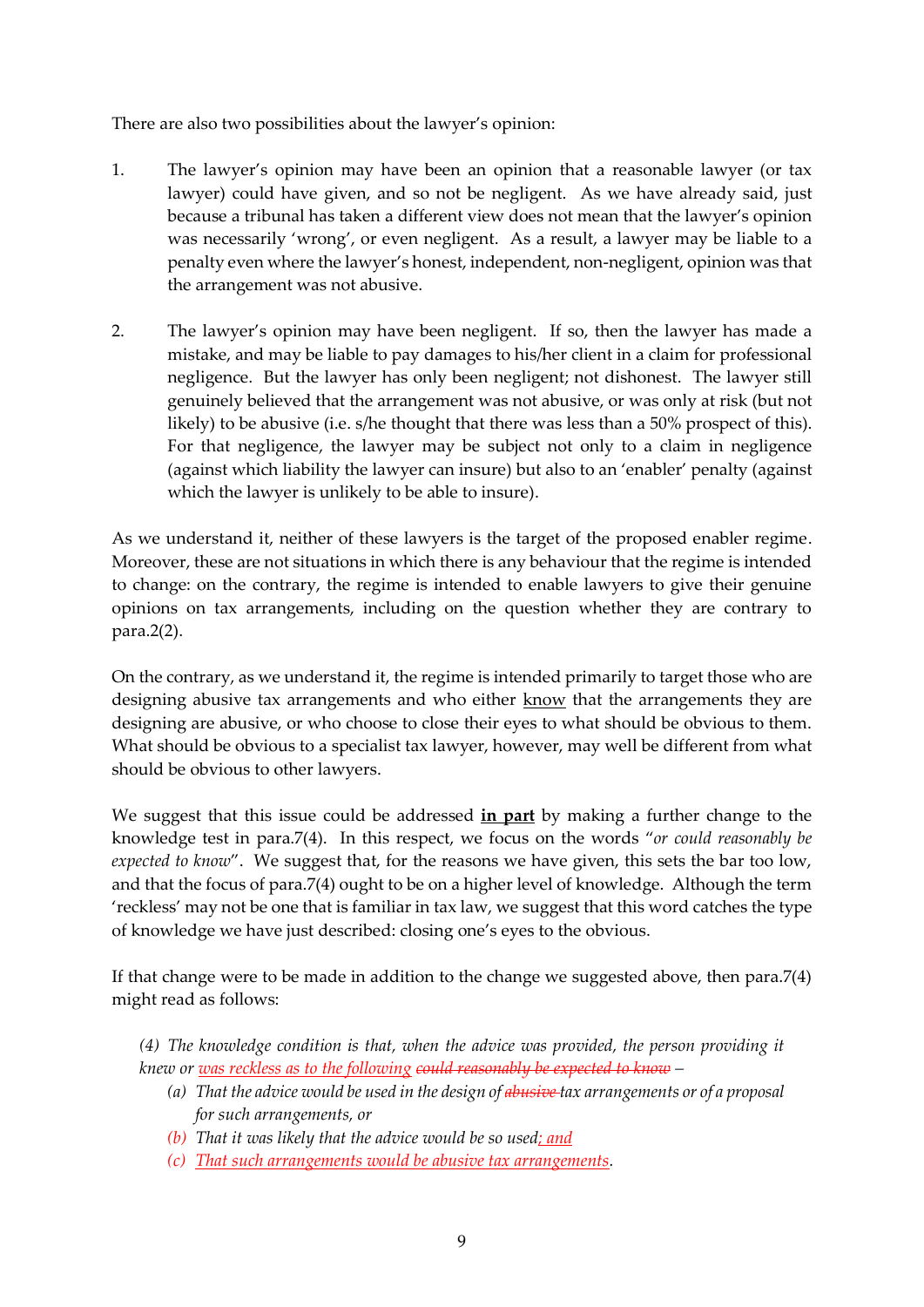We could see an alternative argument that a lower level of knowledge might apply to (a) and (b), and a higher level only to (c). That might lead to slightly different revisions instead:

- *(4) The knowledge condition is that, when the advice was provided, the person providing it: (a) kKnew or could reasonably be expected to know –*
	- *(i) That the advice would be used in the design of abusive tax arrangements or of a proposal for such arrangements, or*
	- *(ii) That it was likely that the advice would be so used; and*
	- *(b) Knew that such arrangements would be abusive tax arrangements, or was reckless as to whether they would be abusive tax arrangements.*

A further alternative might be to adopt a formulation based on obviousness instead of recklessness. For example:

- *(4) The knowledge condition is that, when the advice was provided,:*
	- *(a) tThe person providing it knew or could reasonably be expected to know –*
		- *(i) That the advice would be used in the design of abusive tax arrangements or of a proposal for such arrangements, or*
		- *(ii) That it was likely that the advice would be so used; and*
	- *(b) Either:*
		- *(i) The person providing it knew that such arrangements would be abusive tax arrangements; or*
		- *(ii) It should have been obvious to the person providing it, in view of that person's own knowledge of and degree of expertise in the law relating to the relevant tax, that such arrangements would be abusive tax arrangements.*

Any of those changes would remove a risk of liability from someone whose honest view was that the tax arrangements were not abusive, except where that honest view is tarnished by recklessness or a failure to recognise the obvious (bearing in mind the degree of knowledge and expertise of the lawyer in question). If the application of the para.2(2) test were clear, then that might well establish recklessness or satisfy the 'obviousness' test, particularly in the case of a lawyer with tax expertise.

Such changes would also much reduce the risk of liability for someone who was genuinely, and reasonably (in their circumstances), not aware that the tax arrangements in relation to which their advice might be used were abusive: see our comments on scenario 5 below.

### *Scenario 2*

As we indicated above, the problem with scenario 2 is with the wording of para.7(5)(b). This requires advice, when "*reasonably read*" to be "*recommending against*" the arrangements in question. This is an awkward concept in any event, but it also does not reflect the role or practice of lawyers, particularly barristers.

We suggest that the provisions of para.7 should be structured in such a way that a lawyer is not liable to a penalty if that lawyer has given and/or acted on his/her honest, independent, professional opinion (i.e. the type of opinion that the lawyer is required professionally to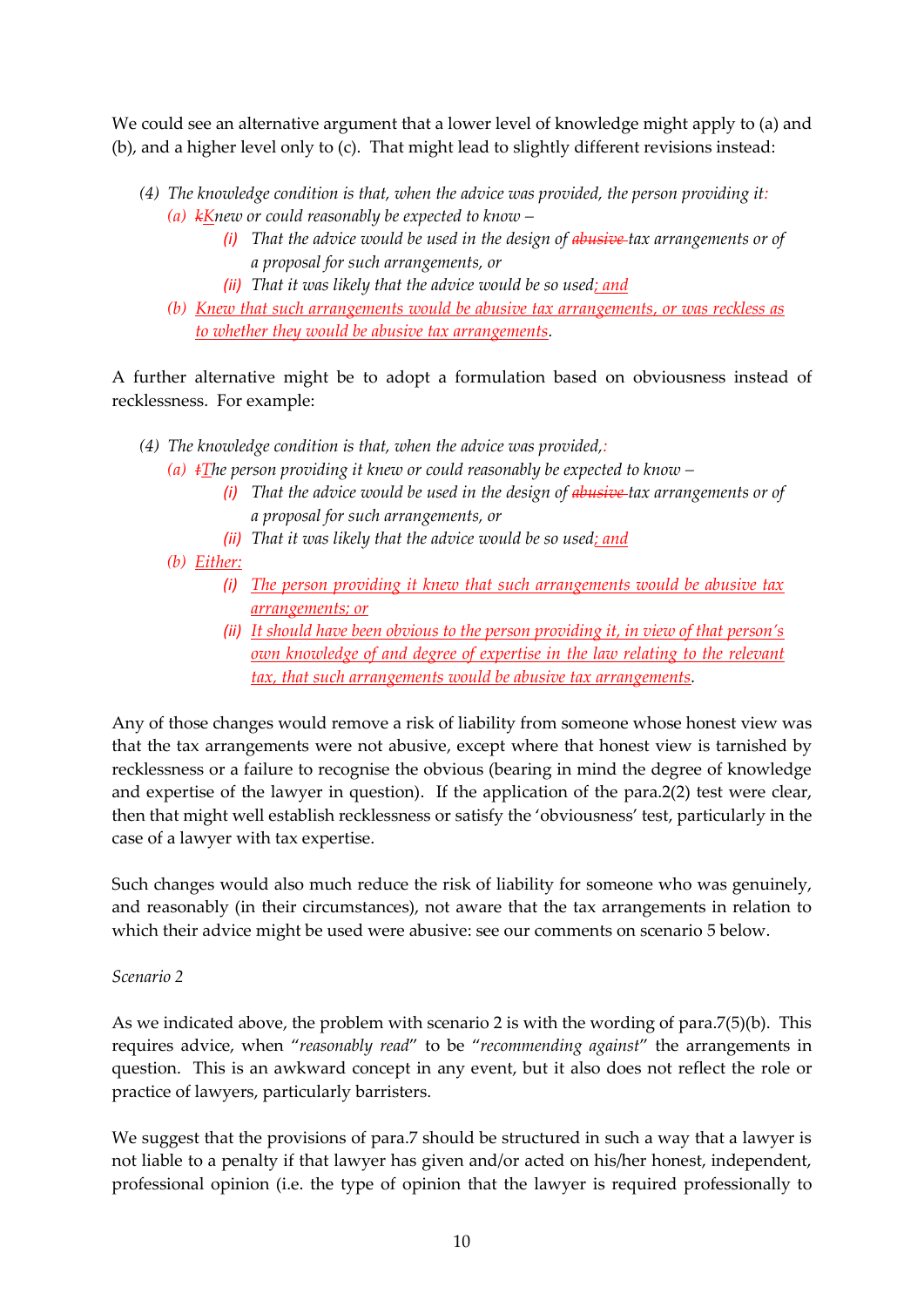form) about the applicability of the para.2(2) test, irrespective of whether that lawyer's view that the para.2(2) test does or does not apply, or that there is a risk of it applying to a greater or lesser degree. That would fit with the role of a lawyer, and with the way that lawyers advise in practice.

In scenario 2, this would enable a lawyer to avoid liability for a penalty if the lawyer has simply advised that the arrangement will be abusive, or is more likely than not to be abusive. This ought to satisfy the aim behind para.7(5), whilst reflecting both the role and professional duties of a lawyer (particularly a barrister) and the way in which lawyers (particularly barristers) advise in practice.

In addition, if our suggestions regarding para.7 $(4)$  were not adopted, then it could also enable a lawyer who had taken a more favourable view of the application of para.2(2) to an arrangement to rely on para.7(5)(b), although it would not help a lawyer who has simply concluded that para.2(2) does not apply, and so does not either need to be addressed in the lawyer's advice or raised as an issue in relation to documents that the lawyer has drafted.

Our suggestion might lead para.7(5)(b) to be revised to say something like this:

*(b) in relation to which the advice includes the genuine opinion of the person giving it as to whether (in substance, and read reasonably) what it suggests would be abusive tax arrangements, or as to the risk of this being the case.*

Alternatively (and perhaps preferably), para.7 might be re-structured slightly. For example, the definition of "relevant advice" might be altered as follows, with para.7(5) left in place to catch those situations in which the advice did not advise directly about the para.2(2) test, but nevertheless and for whatever reason (e.g. because it was advice from a non-lawyer), happened to "*recommend against*" the arrangement in question:

*(3) Advice is "relevant advice" if – (a) the advice of any part of it suggests arrangements or an alteration of proposed arrangements, and*

*(b) it is reasonable to assume that he suggestion was made with a view to arrangements being designed in such a way that a tax advantage (or greater tax advantage) might be expected to arise from them; but*

*(c) the advice does not include the genuine opinion of the person giving it as to whether (in substance, and read reasonably) the suggested arrangements or the proposed arrangements as altered would be abusive tax arrangements, or as to the risk of this being the case.*

This adopts the phrase "genuine opinion" rather than a longer formulation (such as "genuine [or honest], independent, professional opinion") for two reason: first, a longer term is probably unnecessary in the case of a professional lawyer; second, at the moment para.7 covers advice from any person, not just a professional lawyer. In view of para.7(5)(b), however, we could see a justification for phrasing paragraph 7(3)(c) in such a way as to limit it to, for example, the professional opinion of a regulated lawyer, or of a professional lawyer or tax adviser.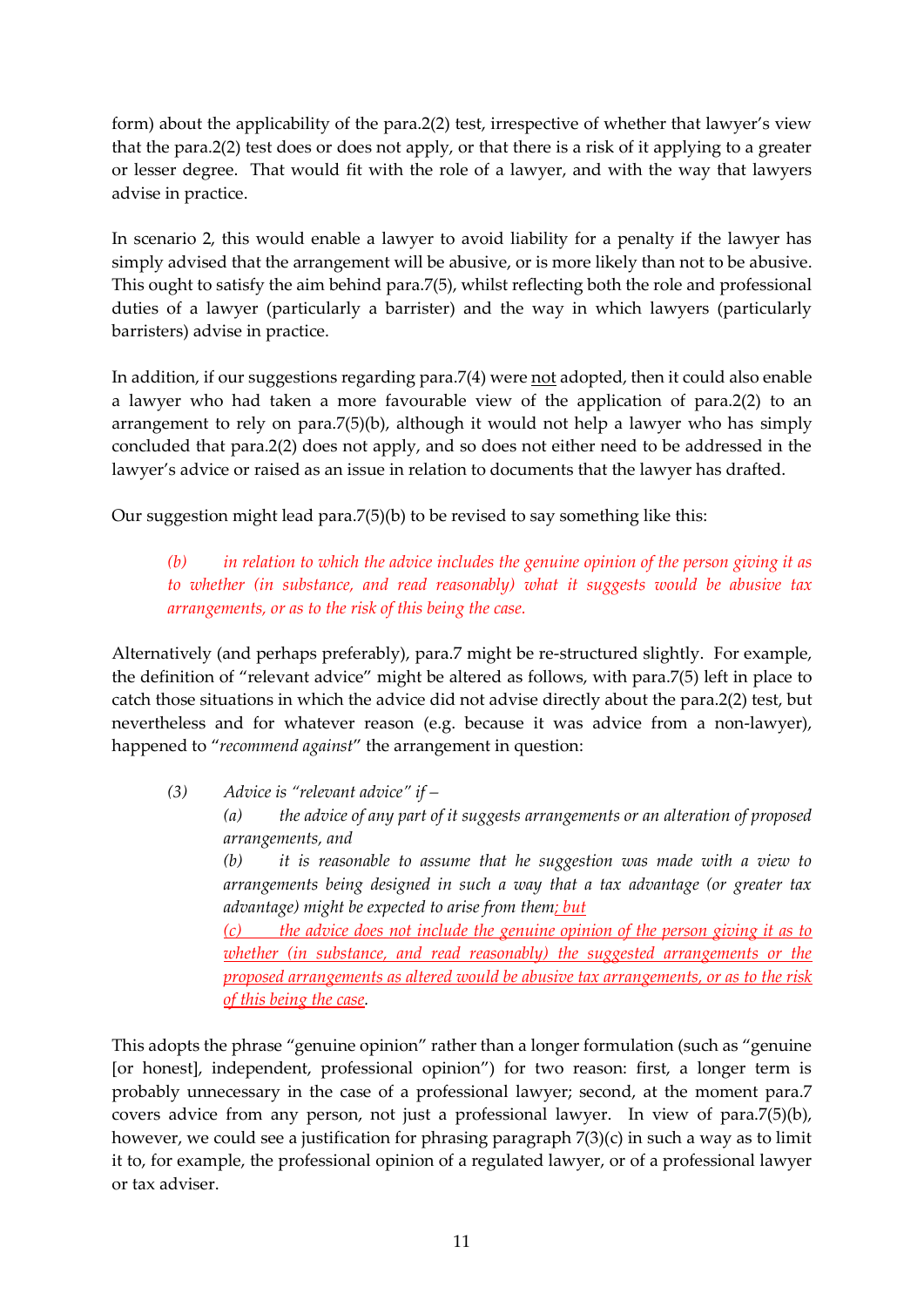### *Scenario 3*

We have identified scenario 3 in addition to scenarios 1 and 2 for two reasons.

First, we suggest that it is artificial, inappropriate and undesirable to try to draw a distinction between legal advice on the one hand and the drafting of legal documents or provision of other legal assistance on the other. Advice could well include suggestions as to how documents should be drafted; draft documents will often be accompanied by an advisory Note, or even just advisory footnotes, explaining their operation; and a lawyer's duties will be similar in relation to each task. These should be treated in the same way. At the moment, though, it is not clear how widely the word "advice" will be construed in para.7 in these respects.

Second, there may well be situations in which either the giving of advice or the drafting of documents (or other legal assistance) could be caught by para.8 as involving the organisation or management of arrangements. Indeed, they could all potentially be caught by both para.7 and para.8. This gives rise to uncertainty as well as to potential unfairness and artificiality, not least because whether either or both applies in a particular situation may well involve arbitrary distinctions, never mind be difficult to predict.

We suggest that all of these activities by lawyers – legal advice, drafting documents, and any other form of legal assistance – should be subject to the same rules, and that these rules should include the protections applying to legal advice. As we explain below, we believe that this can be achieved without undermining the main aims of the 'enabler' regime. Were it otherwise, then the simple act of drafting a single document would expose a lawyer to a risk of a penalty, simply for assisting an individual client to implement what is believed to be a non-abusive scheme, whereas the lawyer who simply advised and left it to someone else to draft any necessary documents (e.g. a barrister giving advice which is then acted on by a solicitor, or perhaps an accountant) would not. That would be both illogical and unfair.

This might be achieved by extending para.7 to apply also to the drafting of documents by a regulated lawyer (i.e. a lawyer who is authorised to carry out reserved legal activities under the Legal Services Act 2007, and who will thus be regulated), and to other legal assistance provided by such a lawyer; and then exempting the extended activities from para.8. As this would probably require more than a simple amendment, we have not attempted to suggest any particular form of drafting, but we could do so on request.

### *Scenario 4*

The problems here arise in the same way as the problems with scenario 1/3. Our suggestions to address this scenario are the same as in relation to scenarios 1 and 3.

# *Scenario 5*

The main problem with scenario 5 is that para.7 (and, indeed, para.8) proceed on the basis that the advice or assistance will be being sought by someone operating the tax field. Scenario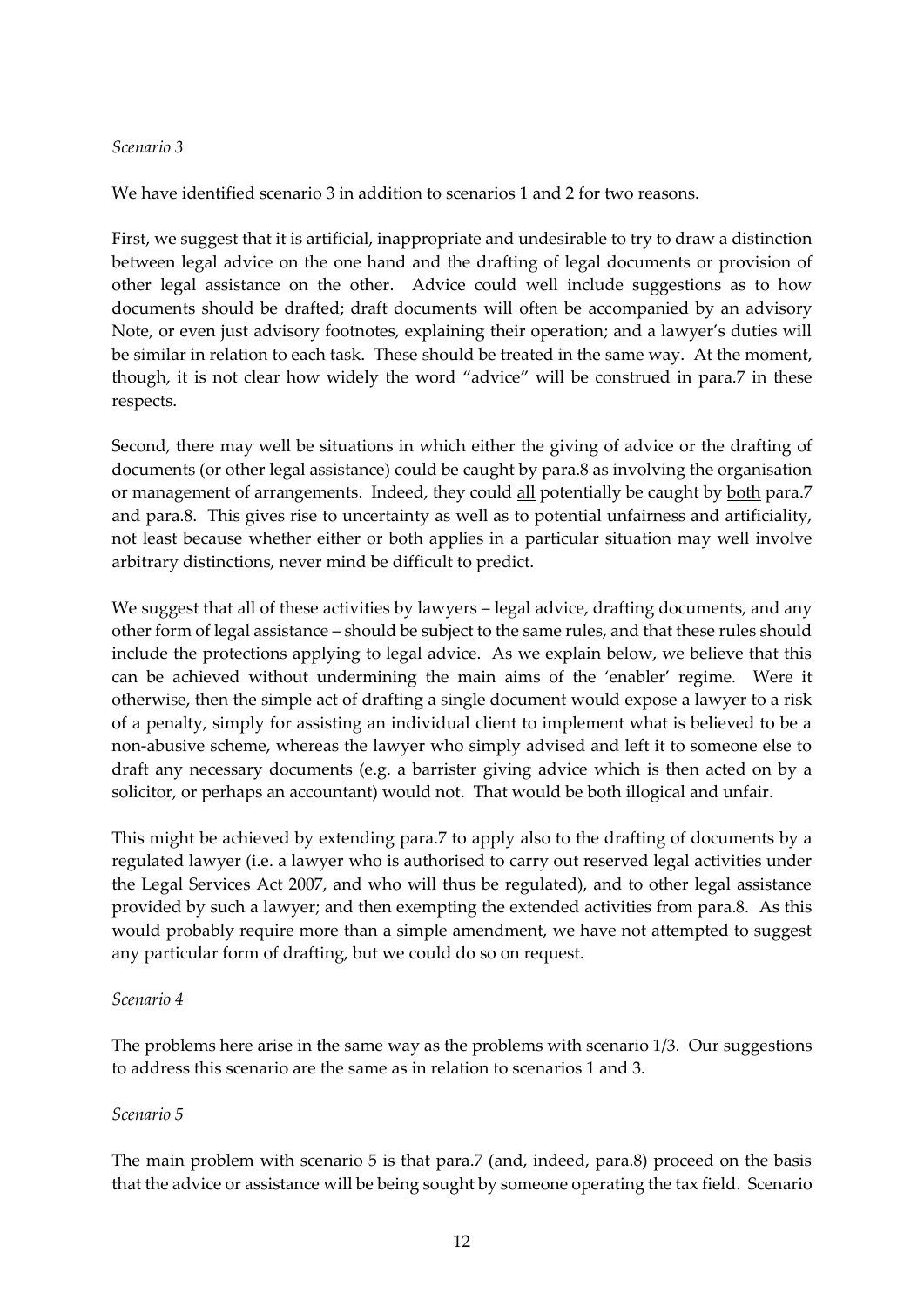5 shows that this may not be the case. The concern is that use of the phrase "*could reasonably be expected to know*" might bring lawyer in scenario 5 within the scope of the provisions, even if unintentionally. The main issue here might be described as similar to the principle that 'ignorance of the law is no defence', at least in the case of a lawyer. Would a court or tribunal necessarily say that the lawyer in scenario 5, who does not have relevant expertise in relation to the tax in issue but who knows that his input will be used in relation to tax arrangements of some sort, "*could not reasonably be expected*" to have the knowledge stipulated in para.7(4)?

If para.7(4) were changed as we suggest, and if para.8 were addressed too (see our comments on scenario 3), then that would reduce significantly the risk of liability for someone who was genuinely, and reasonably (in their own circumstances), not aware that the tax arrangements in relation to which their advice might be used were abusive. This would arise because the knowledge condition would be tested by reference to the individual lawyer's (lack of) knowledge and expertise in relevant tax law. We suggest that this would be a fair and just result.

We suggest that a lawyer in a scenario such as scenario 5 also be given additional protection by making the change we suggest below to para.7(3)(b).

On the other hand, there would still be a risk of exposure to a penalty, because a lawyer who is not an expert in the relevant tax $4$  (or, indeed, any tax law) will not be able to give an opinion about the application of the GAAR, and so will not be able to avoid liability by doing so (unlike the expert tax lawyer) in any case in which it ought to be obvious to that lawyer that the GAAR may be engaged. This might in part be catered for by para.7(5)(b), but as we have already explained, we would not expect most lawyers in scenario 5 to be making any recommendation about the arrangements in question. We suggest that this should be addressed by enabling a lawyer in scenario 5 – whether advising on non-tax law or drafting documents – to avoid liability either (1) through advising the client to seek expert tax advice on the tax consequences of what the lawyer has "suggested" or drafted, or (2) through relying on a statement in the lawyer's instructions that the client had already sought, or was seeking, such advice. One possibility regarding advice (which would also need to be reflected in whatever changes are made to address scenario 3) might be to add an additional sub-paragraph, as follows (adopting for this purpose the current approach in para.7(5)):

(..) For the purposes of sub-paragraph (3), advice given by a person who does not have expertise in the application of the law relating to the relevant tax is not to be taken to "suggest" anything –

(a) which is mentioned in the advice, but

**.** 

(b) on which that person also advises that expert tax advice should be sought, or in circumstances in which that person has already been instructed that expert advice on relevant tax law has been, or will be, sought.

If our suggested changes to deal with scenarios 1 to 4 were not made, then an exception ought to be included in para.7 and 8 in order to protect lawyers in scenario 5. An alternative – but only partial – solution might be to clarify how the phrase "*could reasonably be expected to know*"

<sup>&</sup>lt;sup>4</sup> We use this concept in the way we explained in footnote 1 above, and in the text to which that footnote relates.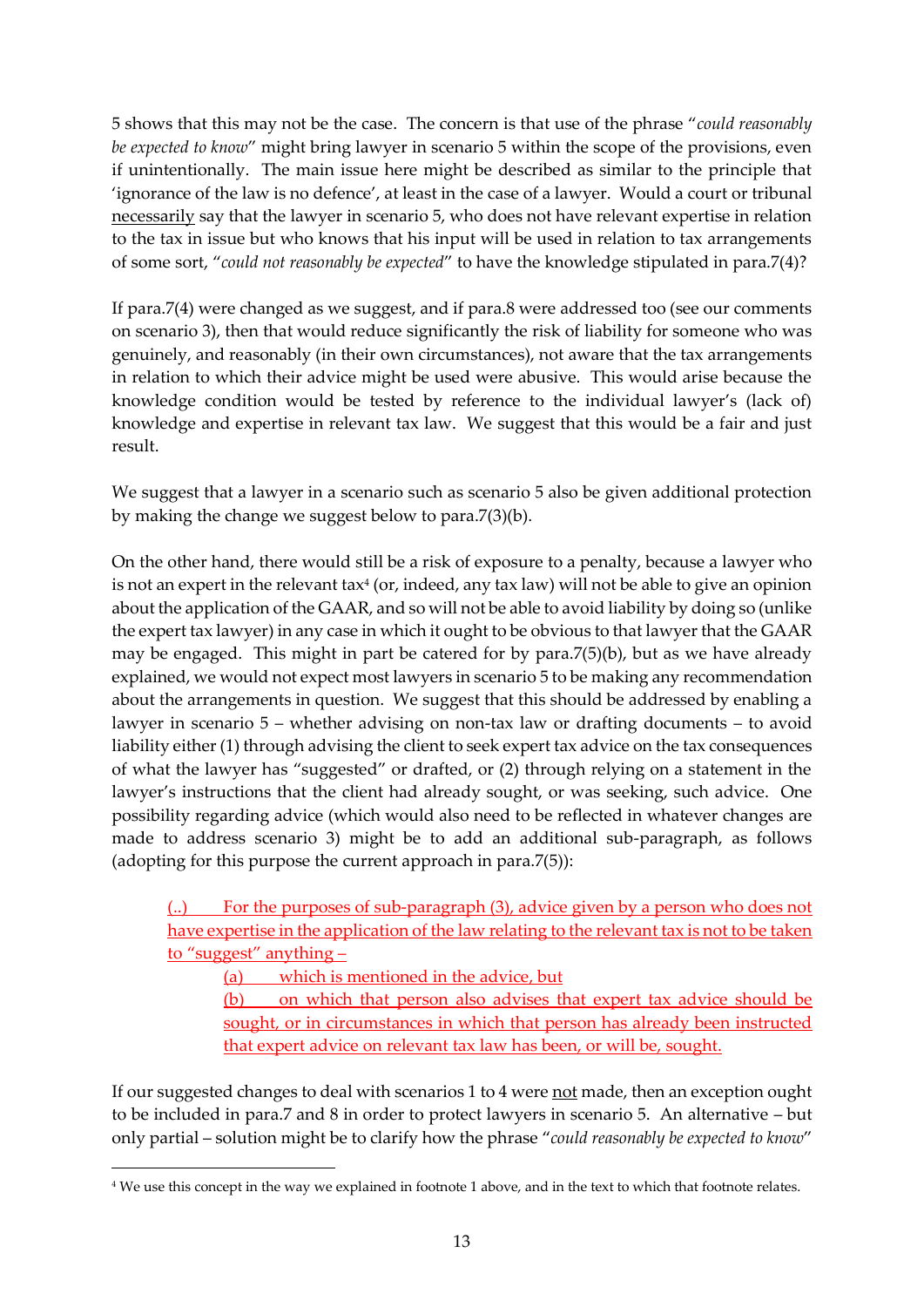should be applied to a lawyer (or, indeed, other person) who has no expertise in tax law, or in the relevant tax. We have not attempted any drafting in relation to either of these two alternatives as we regard our proposals above as being far preferable.

# **5. Legal professional privilege**

We consider that legal professional privilege will not be properly protected by the provisions as they stand, other than at the expense of lawyers being unable to defend themselves (in breach of the fundamental rights of the lawyers themselves).

We are hampered in commenting effectively on this by the lack of certainty as to the terms of the proposed regulations. As a consequence, the following observations are necessarily provisional.

Based simply on the outline that has been provided, we suggest that legal professional privilege has not been addressed sufficiently in the following situations, with the result that a lawyer will not be able to raise a proper defence, resulting in the lawyer being made liable to a penalty when not truly liable:

- 1) How this operates will depend very much on how the form of declaration is framed. We can readily see forms of declaration that will involve the lawyer revealing privileged material.
- 2) Moreover, it may be identifiable from other sources that only one of the situations in the list of several might be the case. If so, then making the declaration will reveal that this is/was the case.

For example, information available from other sources may mean that the only possibility left in the list is that the lawyer "recommended against" an arrangement. Whether the lawyer recommended against the arrangement is privileged information. In that event, the lawyer may be obliged to refuse to make the declaration, as the declaration would confirm whether the client was advised to enter into it or was advised against it; in other words, merely making the declaration would breach LPP.

A refusal to make the declaration would leave the lawyer unable to challenge a penalty, even though the lawyer was not subject to such a penalty.

- 3) The same could happen if other information becomes available after the declaration has been made.
- 4) Merely making a declaration may involve the use of privileged material in a way that is contrary to the privilege.
- 5) Para.30 does not enable a lawyer to refer to privileged material in mitigation of any penalty. As a result, a lawyer may be unable to explain the circumstances (e.g. by putting forward particular information or assurances given in the lawyer's privileged instructions, or particular statements or caveats in the lawyer's advice), and may thus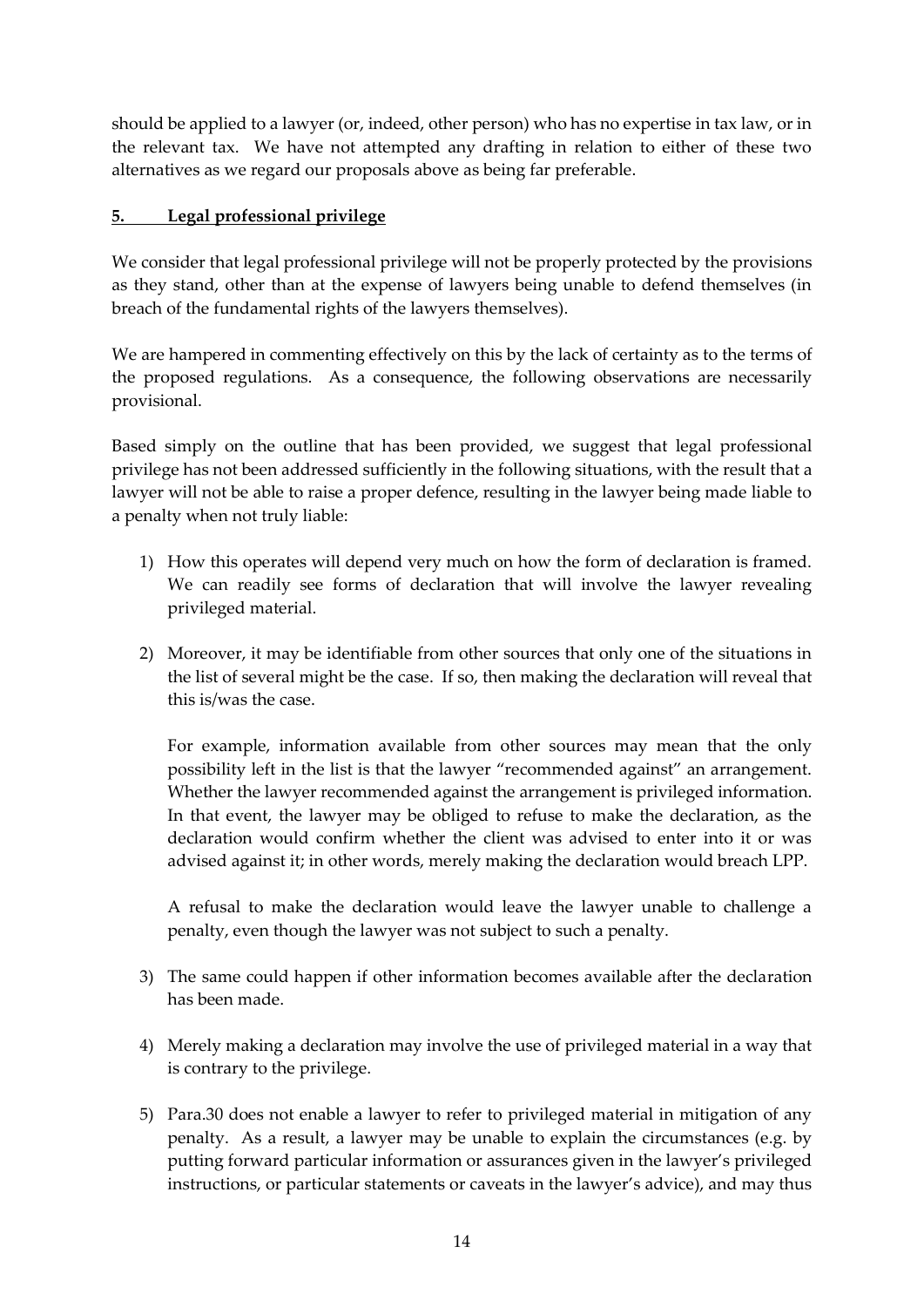be deprived of what might otherwise be a very real possibility of the penalty being mitigated.

- 6) Para.30 does not at the moment cover any form of legal assistance or drafting of documents which does not fall within the description of "*advice*". We have commented on this earlier. This provision needs to cover the full breadth of materials that may be subject to legal professional privilege. It needs to do so for two types of reason:
	- a. First, we would refer again to our reasons for addressing scenario 3: see above.
	- b. Second, it is quite possible that all of these activities by a lawyer may take place in a situation in which litigation privilege applies, with the result that they are all protected by litigation privilege (with the exception of the final agreement and any relevant implementation documents themselves): for example, each may be undertaken by a barrister or other lawyer in the course of advising on, drafting and implementing an agreement settling litigation.

On the other hand, if the provisions of paras.7 and 8 were to be amended in the way that we have suggested above, then we can see the possibility that this might also reduce the risks to LPP; but again, we could not have any confidence in this without seeing and having the opportunity to comment on draft regulations.

### Information-gathering powers and LPP

The application of these to lawyers raises questions over the protection of the confidentiality and LPP of other clients of lawyers.

### **6. Additional drafting issues relating to para.30**

- 1) Lack of clarity makes it difficult to comment effectively. This has the result that there may prove to be other, important points that are not set out below.
- 2) Para.30 needs to state its aim and purpose, otherwise there is no proper test against which the *vires* of any regulations made by the Treasury under para.30(4) can be tested. We understand the aim and purpose to be to enable lawyers to avoid a penalty for which they are not liable where LPP prevents them from responding effectively, whilst preserving and not undermining LPP. Without a stipulation to this effect, the power being sought would be inappropriately wide, and para.30 may not achieve its intended object. We do not believe that para.49 of the draft Explanatory Memorandum is a satisfactory substitute or remedy for this, and para.48 of the draft memorandum appears to be factually incorrect.
- 3) Para.30(1) will not work unless the declaration is "conclusive" evidence of the things stated in it. We understand from our initial discussion that this is HMRC's intention. It needs to be stated.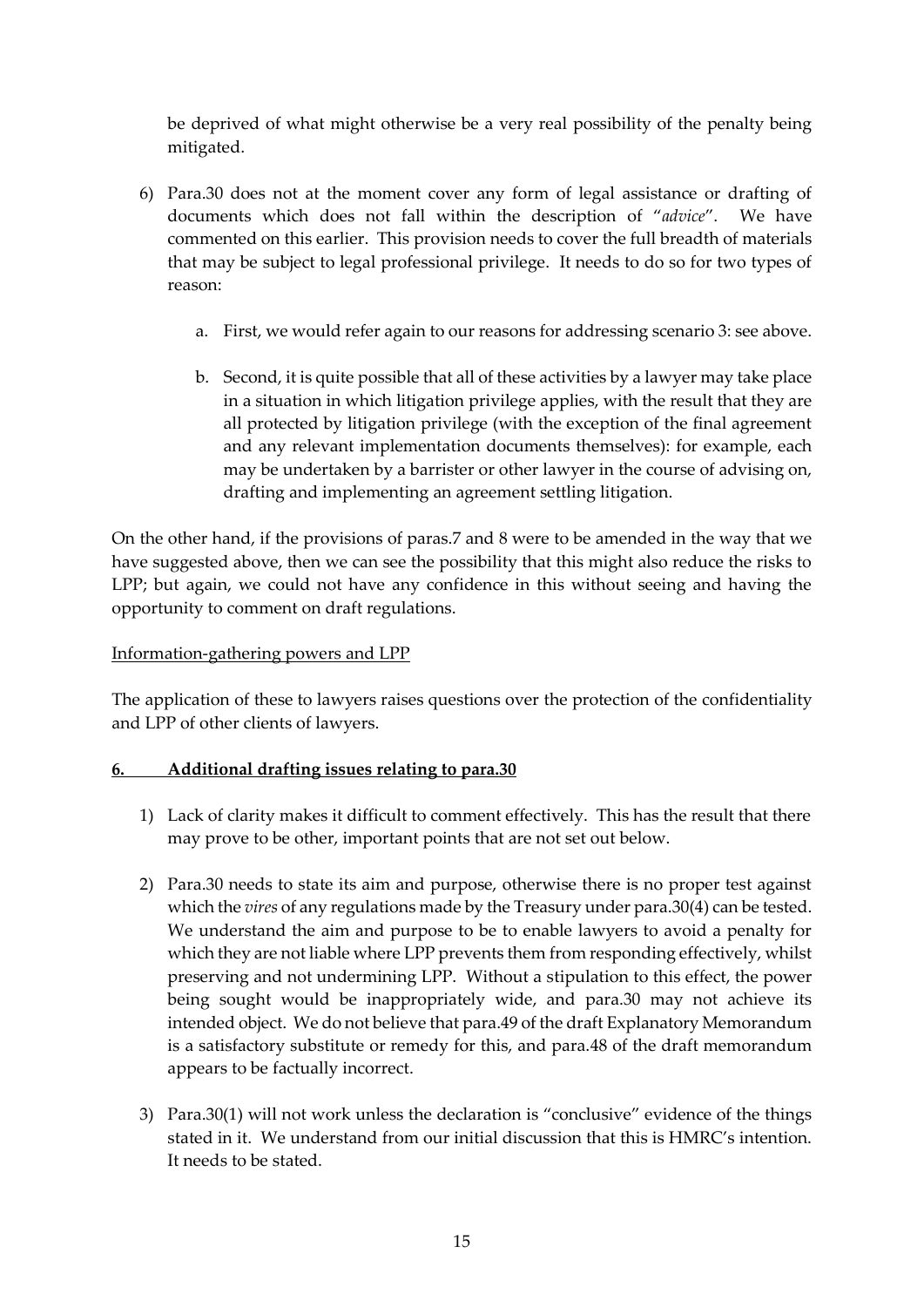- 4) Para.30(5) is too wide, as it could have the result that an immaterial inaccuracy (unrelated to the critical information or privileged matters) prevents a lawyer from relying on it. That cannot be right. It is also not clear that it is framed in such a way that it will work in the context of the proposed regulations.
- 5) Unless our suggested changes are made to para.7(4), a lawyer in scenarios 1, 1/3, and 4 will not be able to make a declaration on the basis that s/he did not believe the arrangement to be abusive. In this regard:
	- a. This needs to be possible. A declaration can only be given based on the lawyer's honest belief. A lawyer should not be subject to a penalty for making an honest declaration, simply because a different view is taken by someone else which makes it incorrect.
	- b. This is even more important given that the issue may come to light many years later, leaving the lawyer with limited records and a limited recollection, and no access to any records from his/her former client.
- 6) Similarly:
	- a. Unless our suggested changes are made to address scenarios 2 and 2/3, a lawyer in that sort of situation either may not be able to make a declaration, or may not be able to say with confidence whether or not s/her can do so.
	- b. Unless our suggested changes are made to address scenario 5, a lawyer in that sort of situation either may not be able to make a declaration, or may not be able to say with confidence whether or not s/her can do so.
- 7) We are far from convinced that the idea of a list of circumstances will be sufficient both to protect LPP and to enable lawyers to defend themselves properly, but without even draft regulations it is impossible to assess this effectively. Draft regulations are needed at the very least, in order that their potential effect can be analysed, and these need to be produced in time to be considered properly as part of the pre-legislative process. The effectiveness of this provision may also depend on the information that HMRC is able and required to make available to the lawyer: for example, how is the lawyer to know whether the arrangements in question as the same as those on which the lawyer advised or was involved in designing? Schedule 20 contains no provisions requiring HMRC to share any information with an alleged enabler for this purpose, and the lawyer may well be unable to obtain any usable information from his former client taxpayer, never mind any permission to use privileged information.
- 8) Even if the proposed approach under para.30 could be made to work, a declaration will need to deal with a very wide range of circumstances, not all of which may be predictable. It needs to be wide enough, for example, to enable a lawyer to make such a declaration in all circumstances in which a lawyer may not be liable. Examples include: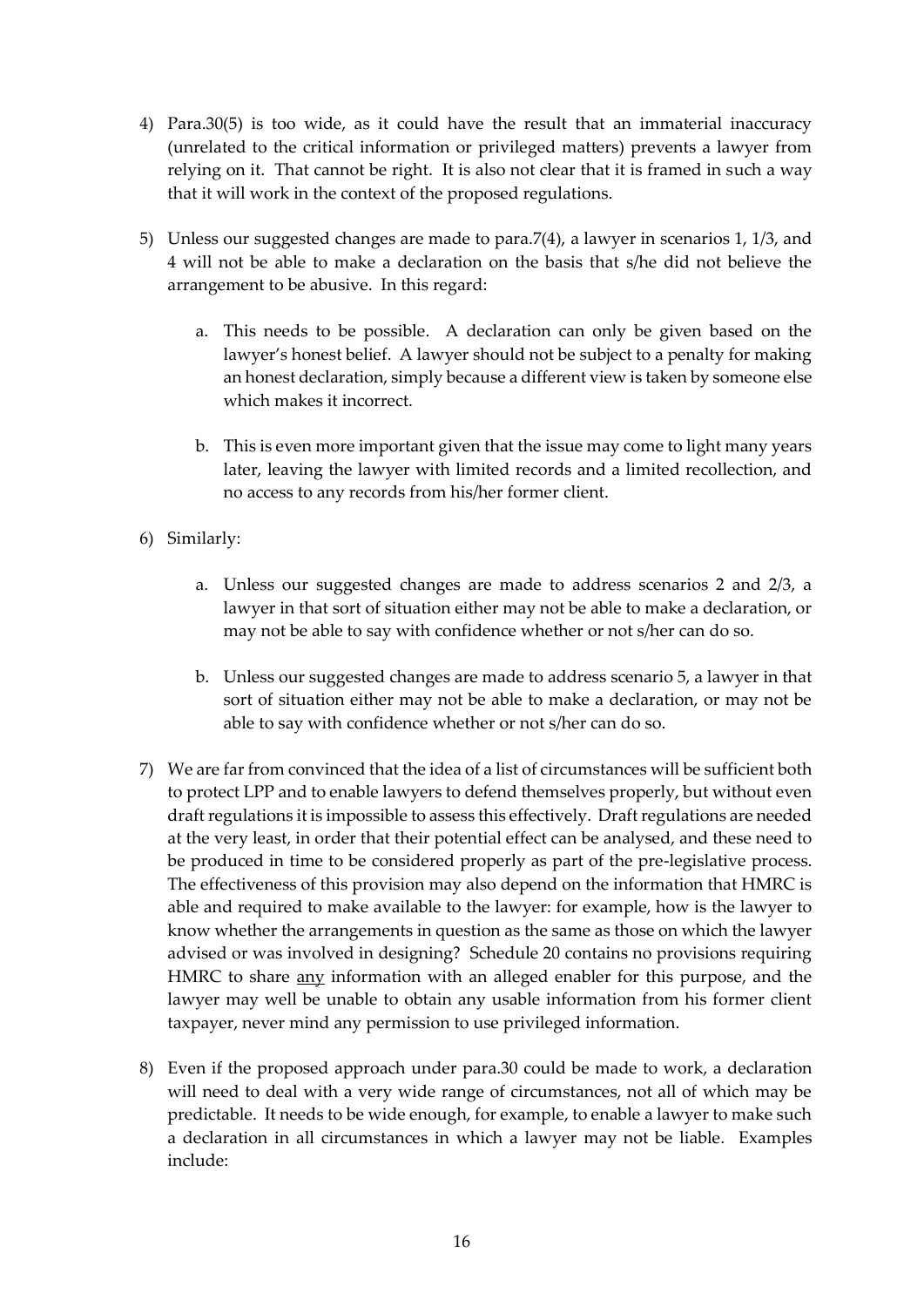- a. that, on the basis of the information supplied to the lawyer at the time or on the basis advised by the lawyer, the lawyer believes that the arrangements on which the lawyer was asked to advise or assist were not or should not have been abusive;
- b. that the arrangements in question are not the same as those on which the lawyer advised or was involved in designing; and
- c. that the lawyer's advice was misused.

### **7. The information-gathering powers**

- 1) The information-gathering powers given by paras.26-29 are too wide:
	- a. The powers under FA2008 Sch.36 are concerned with gathering information from taxpayers. For this purpose, the normal threshold is simply relevance to the matter being considered by HMRC. The tribunal treats this as a low threshold.
	- b. That is appropriate for checking tax liabilities, but it is inappropriate for investigations into whether particular persons have 'enabled abusive tax arrangements'. There are two points here:
		- i. The 'copying across' of these provisions is an inappropriate way of approaching this, given the different (and much wider) purpose of FA 2008 Sch.36. The provision excluding elements that cannot be relevant is not good enough.
		- ii. It would appear to allow HMRC to engage in speculative enquiries: for example, without having any firm basis for believing that a particular person was an 'enabler' of a particular arrangement (e.g. HMRC may have identified that a member of a particular set of chambers was involved in giving advice on an arrangement, but may not be sure who it was), or even without having any particular arrangement in mind.
- 2) In addition, the proposed manner of adoption of these powers does not restrict their use to obtain information from alleged 'enablers' in the course of an unresolved dispute between HMRC and a taxpayer. This goes too far. The powers in FA 2008 Sch.36 cannot be used in the course of an appeal involving the taxpayer. The draft provisions would appear to be subject to no such restriction, and could thus enable HMRC to side-step the current restriction on the use of FA 2008 Sch.36 against a taxpayer.
- 3) In addition, there should be no power to give an information notice to a tax adviser, or to enter the tax adviser's premises. This threatens the LPP and confidentiality of other clients. Alternatively, it needs at the very least to be possible to challenge this on its merits and to secure conditions and limitations: at the moment, challenge to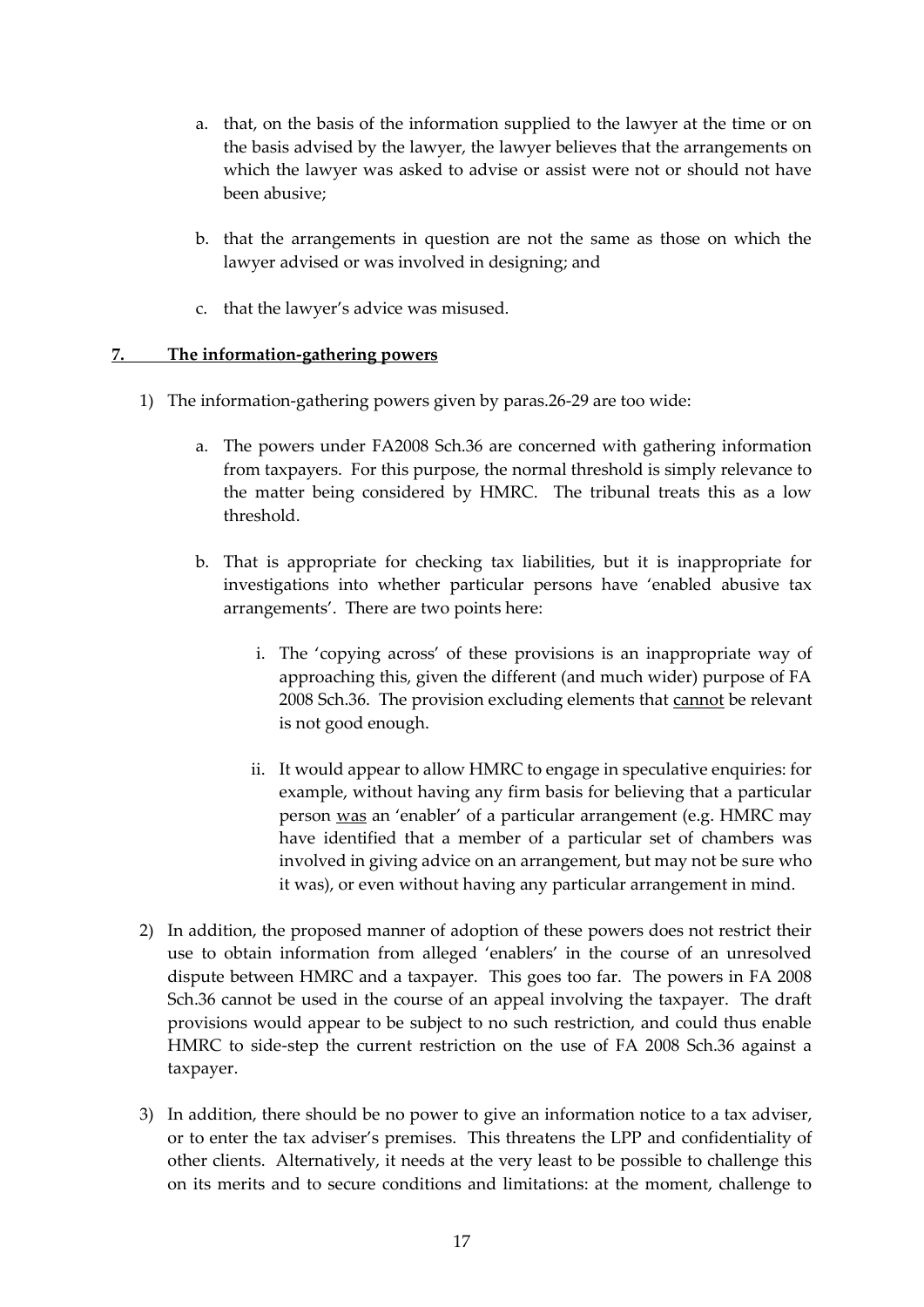notices is limited, and there is no power to challenge entry/search (other than to refuse to allow it (relying on the lack of a penalty under para.39(1)(b), but only if the tribunal has not already approved it (*ex parte*)).

We question anyway, however, whether these powers could ever be exercisable in practice, even if LPP were waived, as a result of FA 2008 Sch.36 paras.10(3)(b), 23, and 25-28, but there should be no room for argument about this (e.g. in relation to a request for a lawyer's working papers relating to "*relevant communications*" within the meaning of para.25).

- 4) These issues should be addressed in the following way:
	- a. There should be a stipulation that there must be a reasonable basis for believing that the person against whom the powers are used is liable to a penalty: "*reason to suspect is or may be liable*" is just too low a test.
	- b. There should be a stipulation that the powers may not be used, and no information obtained under the powers may be used, in connection with any investigation or proceedings involving any relevant taxpayer.
	- c. The powers should not apply in relation to alleged 'enablers' who are lawyers; or there should at least be a power to challenge the use of those powers on the merits, and to secure conditions and limitations.
- 5) The relationship between the use of these powers (particularly in terms of timing) and the procedure for making a declaration needs to be clarified. They should in any event not be exercisable in respect of a lawyer after a lawyer has given a para.30 declaration.

# **8. Additional drafting points**

- 1) The provisions do not mirror the GAAR provisions in full: e.g. as regards seeking an opinion from the GAAR Advisory Panel on the application of the GAAR test, and as regards the material which is admissible when applying the provisions in paras.2(3)- (6). The reason for this is not explained, and could lead either to unfairness and/or to inconsistency of approach and treatment. In this regard, para.64 of the draft Explanatory Memorandum may be misleading, at least as regards the provisions of the Finance Bill itself. The provisions should:
	- a. mirror the GAAR provisions from which they take their origin in all respects relating to the application of the test set out in para.2(2);
	- b. require a reference to the GAAR Advisory Panel before any penalty is levied, which would thus require this in those situations in which HMRC had not already referred an arrangement to the panel before resolving the tax position with the relevant taxpayer; and
	- c. allow for representations from any alleged 'enablers' in that process.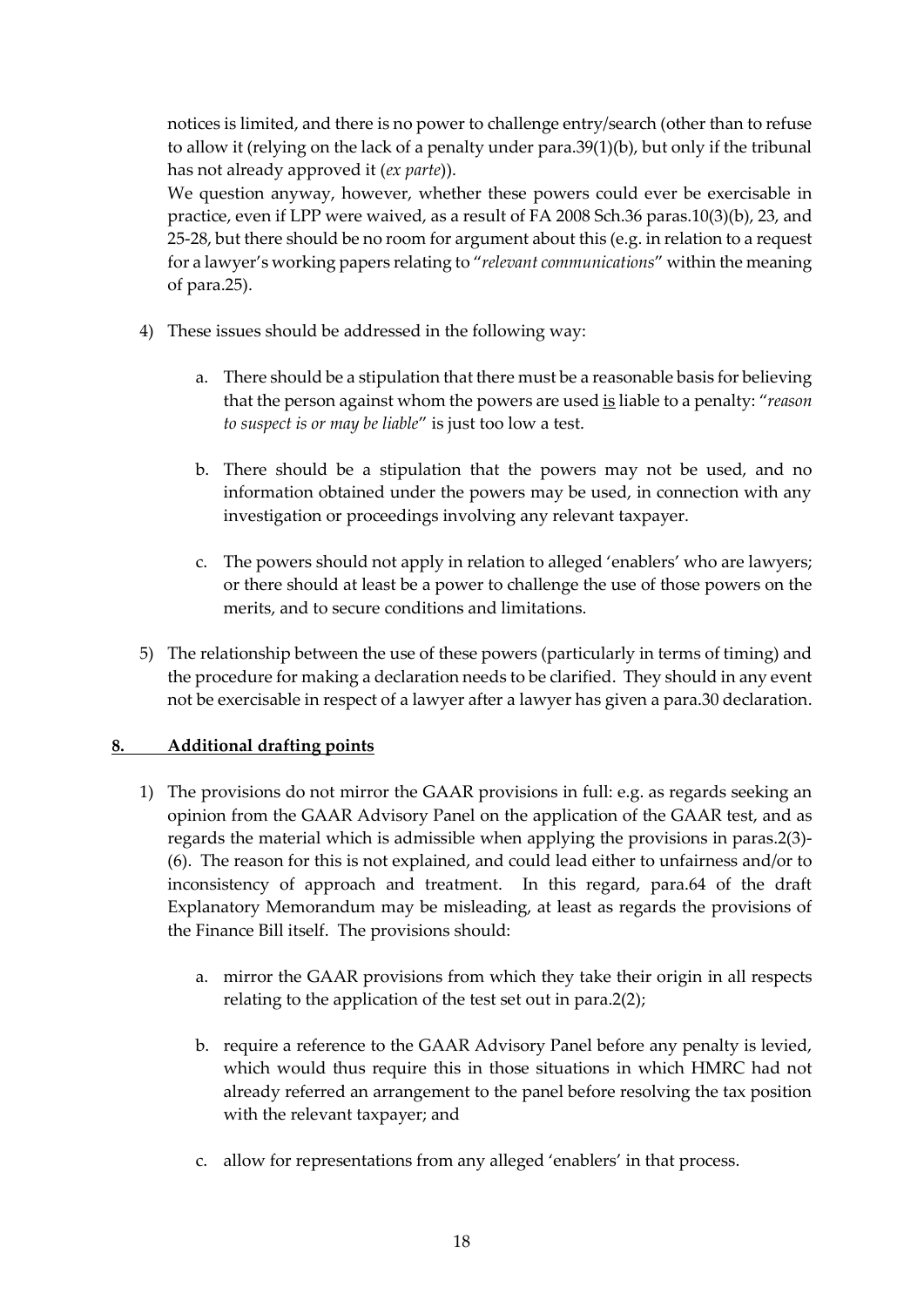2) The words "reasonable to assume" in para.7(3)(b) are inappropriate. There should be no room for assumptions being made in deciding whether someone is subject to a penalty.

We suspect, however, that this may actually be directed more to the drawing of inferences, rather than the making of assumptions. If we are right about that, then we suggest that these words should be – and can safely be – omitted. Inferences are matters of evidence, and a tribunal and court will be entitled to draw appropriate inferences from the evidence in any event. All that the statute needs to identify is the question of fact which needs to be decided on the evidence, and that question is the purpose of the suggestion. We also suggest that the words "*might be expected to*" are partly otiose (given the words "*with a view*", which mean essentially the same thing) and partly inappropriate. Our suggestion, therefore, is that para.7(3)(b) should be amended as follows:

"*(b) it is reasonable to assume that the suggestion was made with a view to arrangements being designed in such a way as to secure that a tax advantage (or a greater tax advantage) might be expected to arise from them*"

- 3) Para.13 is too wide, in two respects:
	- a. It is difficult to see what other categories of person might be added; but in view of the seriousness of the proposed provisions, and the annual opportunity in a Finance Bill to amend them, this is unnecessary and inappropriate.
	- b. We see no justification for the 'Henry VIII' element in paras.13(3)(a) and (b), even less so in the case of para.13(3)(a) which does not even include the limiting words in para.13(3)(b). Both may be of less concern if para.13(1) were excised, but we do not see why the same limiting words should not be included in (a) as in (b) (in which case, the two could be merged together).
- 4) It is not clear what the words "*any proceedings for such a penalty*" in para.19(1) could refer to. The only proceedings for a penalty would seem to be an appeal under para.20, and it is difficult to see how it is right that HMRC could have a power to stay or compound appeal proceedings to which it was a respondent. This may be the result of including provisions taken from a different context.
- 5) It is not clear what "*after judgment*" refers to in para.19(2). Is it intended to refer to the position after a decision has been made at some point in appeal proceedings, or is it based simply on including provisions taken from a different context?
- 6) We question the meaning of, and justification for, the word "*flawed*" in para.22(3)(b). Our concerns including, but are not limited to, the following: (a) why the tribunal should not have the same discretion as HMRC; (b) what "*flawed*" means in the context of a discretion; and (c) what test and what standard are to be applied in deciding whether HMRC's decision was "*flawed*" (e.g. a test of mere disagreement, a test of 'error' in some way (and, if so, in what respects a discretionary decision would be in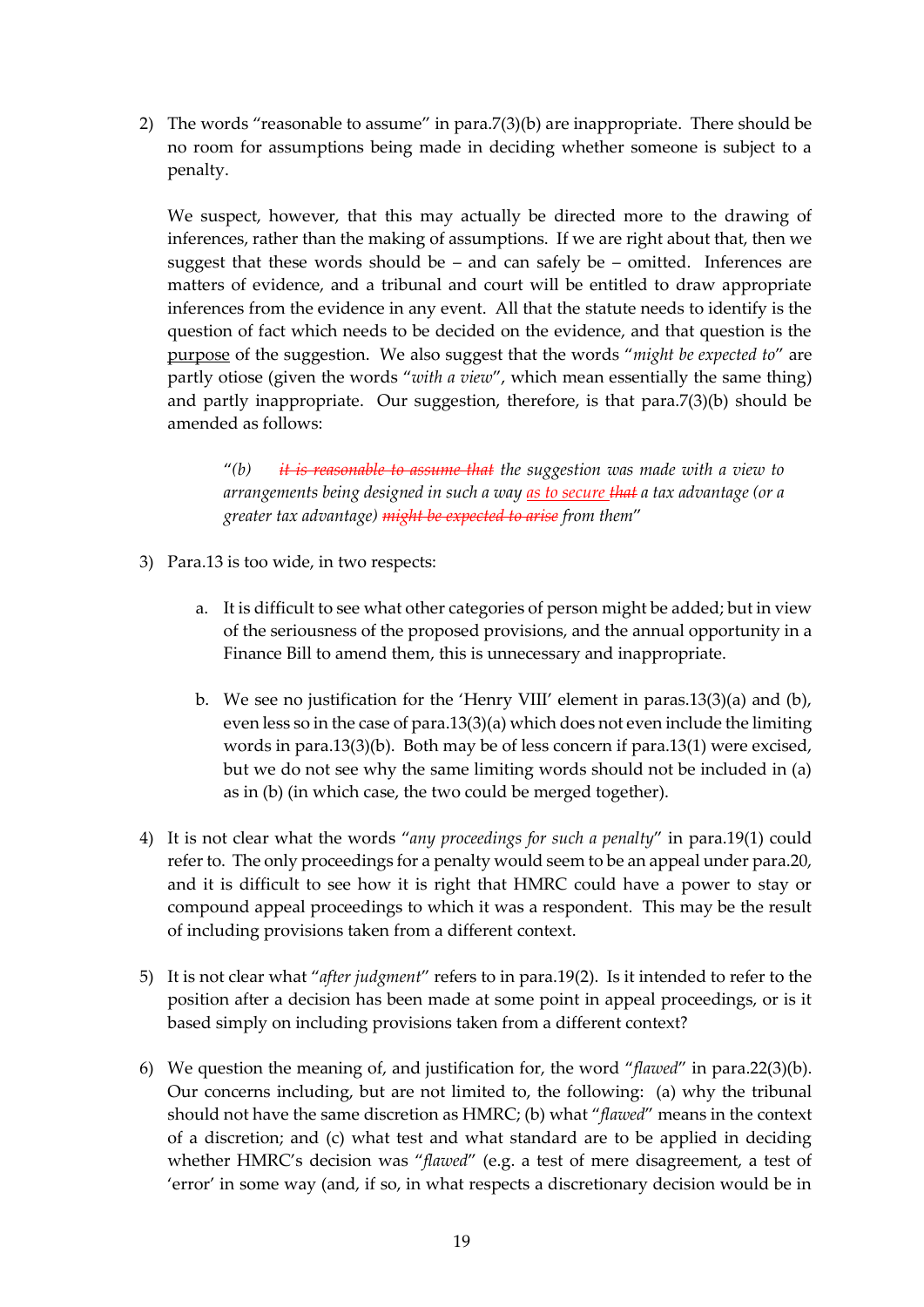error), or a judicial review test, of mistake of law, irrationality, taking into account irrelevant circumstances or ignoring relevant circumstances). We suggest that para.22(3) should be redrafted so as simply to give the tribunal the same discretionary power as HMRC under para.19, which the tribunal may exercise for itself. There is no reason why the tribunal should not have the same discretion, after having considered all the circumstances (which may not be the same as those put before, or considered by, HMRC).

# **9. Separate concern regarding legal professional privilege under Schedule 21**

Under Schedule 21, it is not completely clear (but ought to be) that para.35 does not authorise the voluntary disclosure of information or documents that are the subject of legal professional privilege.

A court ought to conclude that para.35 does not have this effect, applying ordinary principles, but there should be no room for any doubt or argument about this, particularly given that para.32 has been included with the intention of making the situation clear as regards LPP. Para.32 does not resolve this issue because it simply states that nothing in the schedule requires any person to disclose privileged material: it ought also to be clear that nothing in the schedule makes permissible the disclosure of privileged material (i.e. that although

para.35 overrides other restrictions on disclosure, it does not override LPP). This could be achieved by simply adding the words "*or permits*" in para.32 after the word "requires" and/or by adding "*, other than legal professional privilege,*" in para.35 after "*(however* 

Bar Council 26.1.2017

*imposed)*".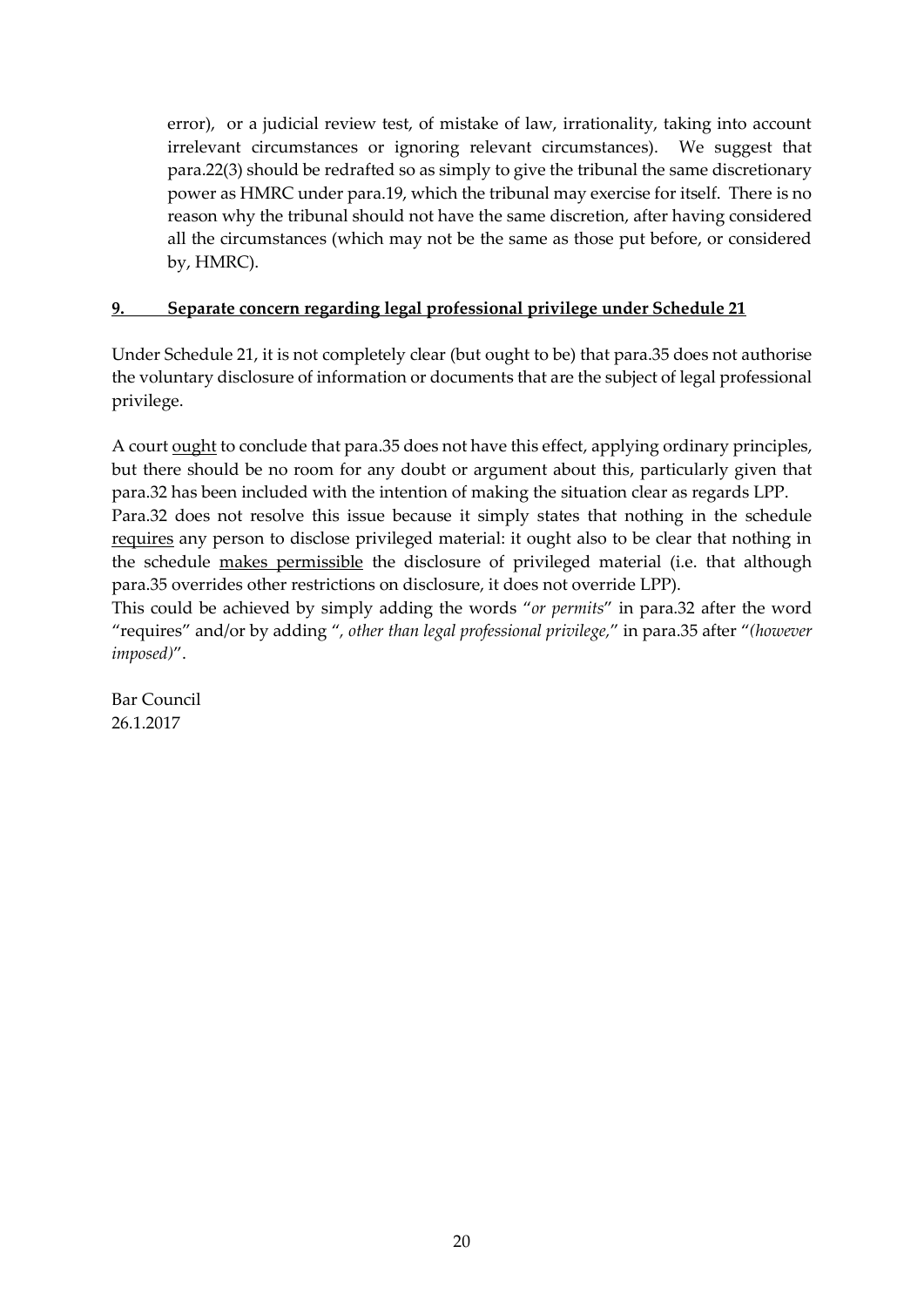# **APPENDIX**

### **Rule of law issues**

In the following sections we refer directly to the GAAR. We appreciate that the draft provisions are not directly concerned with the GAAR, but the test adopted in para.2(2) is the GAAR test. Accordingly, we have referred to the application of the GAAR for convenience.

### Restriction on access to legal advice and assistance:

The draft provisions interfere with the right of citizens to seek advice on the enforceability and appropriateness of tax arrangements, including the application of the GAAR:

- 1) The provisions make it impossible to advise that particular arrangements do not fall foul of the GAAR if there is any element of suggestion in them, and make it risky to advise on the enforceability of other tax arrangements.
- 2) This is because the draft provisions assume incorrectly either:
	- a. That there is certainty as to the application of the GAAR in any particular situation, so that there can be no personal risk to a lawyer in advising that an arrangement is not within the GAAR, or in proceeding on the basis of the lawyer's view that the GAAR does not apply to it; and/or
	- b. That lawyers must err on the side of caution, and to such an extent that there could be no personal risk to themselves; and/or
	- c. That the only situations that may be caught by the draft provisions are tax arrangements which are not aimed at the circumstances of particular taxpayers but are rather intended for 'marketing' in some way; and/or
	- d. That lawyers giving 'second opinion' advice will at least be able to rely on para.7(3).
- 3) In fact, however (following the same numbering):
	- a. There is inevitable room for disagreement over the application of the GAAR, heightened by the fact that there are no existing decisions or even GAAR Advisory Panel opinions that might provide a guide to how the GAAR should be applied in particular situations.
	- b. Lawyers are professionally obliged to give their honest, independent professional opinion of the true position, including the correct dividing line between what does and what does not fall foul of the GAAR, and any available suggestions that might improve the prospects of an arrangement succeeding (even if the prospects remain debatable, and there is still a risk to a lesser or even a greater extent of the GAAR being infringed). Indeed, the rule of law demands that lawyers advise clients of such dividing lines in order that clients' rights are protected.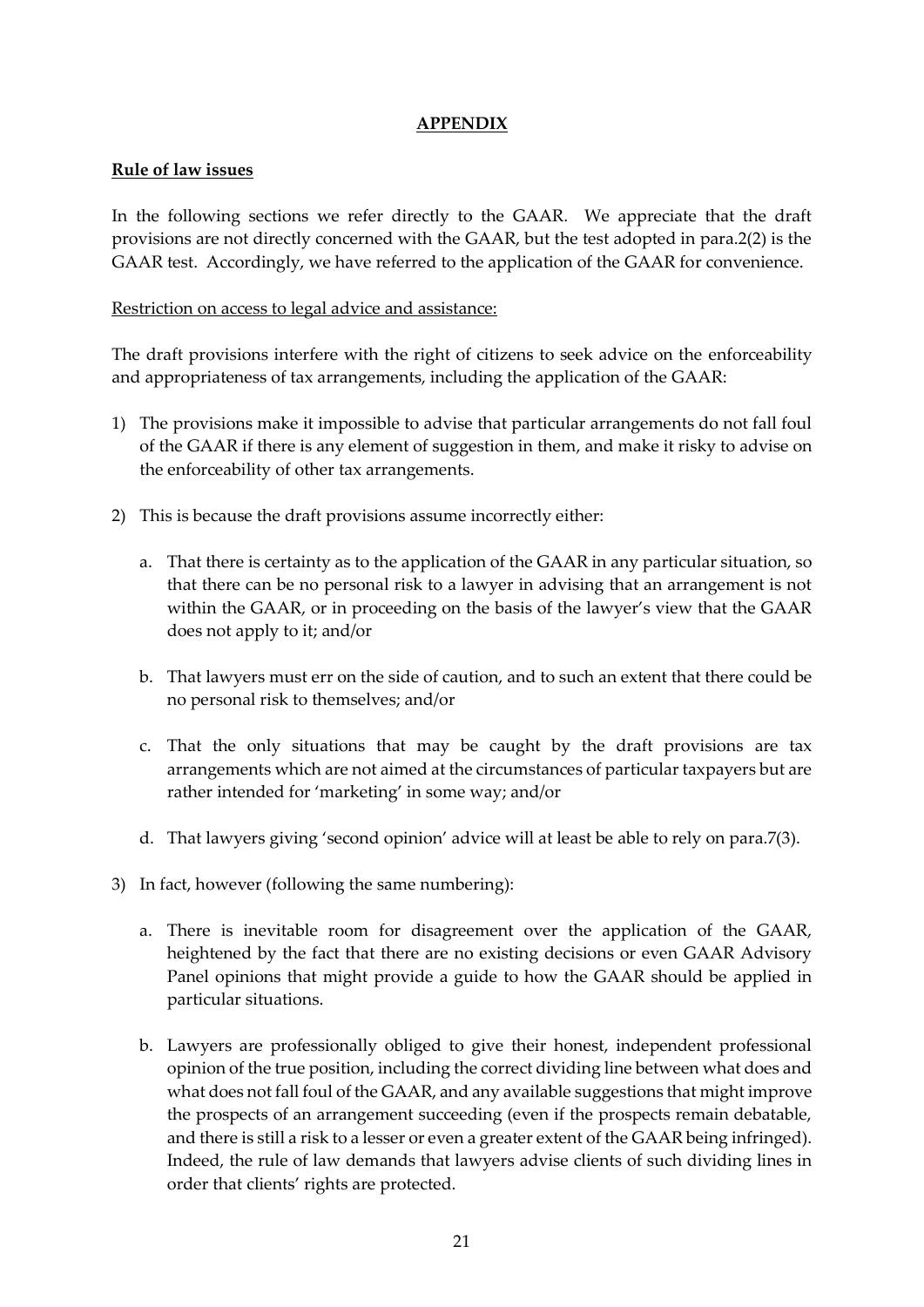- c. The draft provisions will catch arrangements arising solely out of the circumstances of individual clients, and not in any way intended for any sort of 'marketing' or use by third parties.
- d. Given the practicalities and lawyers' duties to advise their clients honestly, independently, competently, on what the lawyer believes the law and its correct application to be, and to act in the best interests of clients, legal advice (including socalled 'second opinion' advice) is likely <u>ordinarily</u> to be "relevant advice". In simple terms, it is difficult to see how a lawyer could avoid his/her advice being 'relevant advice' given the legal and professional duties on the lawyer to advise on what measures may be taken to ensure that an arrangement is effective, or as effective as possible (even if the lawyer's advice is, still, that the arrangement will not achieve the hoped-for tax benefits); and if the lawyer is asked to give tax advice, then para.7(3)(b) is likely ordinarily to be satisfied (even if amended as we suggest). As a result, the inclusion of para.7(3) is not likely to help a lawyer in most cases, particularly expert tax lawyers (who are those best placed to advise clients about the GAAR).
- 4) As a result, for practical purposes, and particularly in any case involving potential doubt over the application of the GAAR (including so-called 'second opinion' cases), there will be a conflict between the client's best interests and the lawyer's personal interest, which will mean either that a lawyer will be obliged to refuse to accept the client's instructions or, in the case of a barrister, to take a personal risk (as a result of the cab rank rule) whether the barristers wants to or not.

For the same reasons, the draft provisions interfere with the right of citizens to seek advice and assistance (including drafting of documents) in setting up bespoke arrangements that:

- 1) Their lawyer does not believe to be 'abusive'; or
- 2) Are specifically intended and designed to enable them to remain on the right side of the GAAR, even though the client is prepared to take a risk that they prove to be ineffective (for reasons other than being 'abusive' in the GAAR sense); or
- 3) In circumstances of the type described in scenario 5.

# Penalty for acting in a way that is honestly believed to be non-abusive

For the same reasons as lead to an infringement of the right to seek legal advice, the draft provisions would lead to lawyers being at risk of incurring a penalty for acting in a way that they honestly believe does not involve an abuse of the tax system.

Para.7(5) is not an answer to this because it only applies if the lawyer "*recommends against*" the arrangements. Leaving aside difficulties with the meaning of that phrase – see below – a lawyer cannot properly "*recommend against*" something that the lawyer believes would not fall foul of the GAAR. The lawyer must give his honest, independent, professional opinion as to both (1) whether an arrangement is effective or ineffective, including the prospects of both,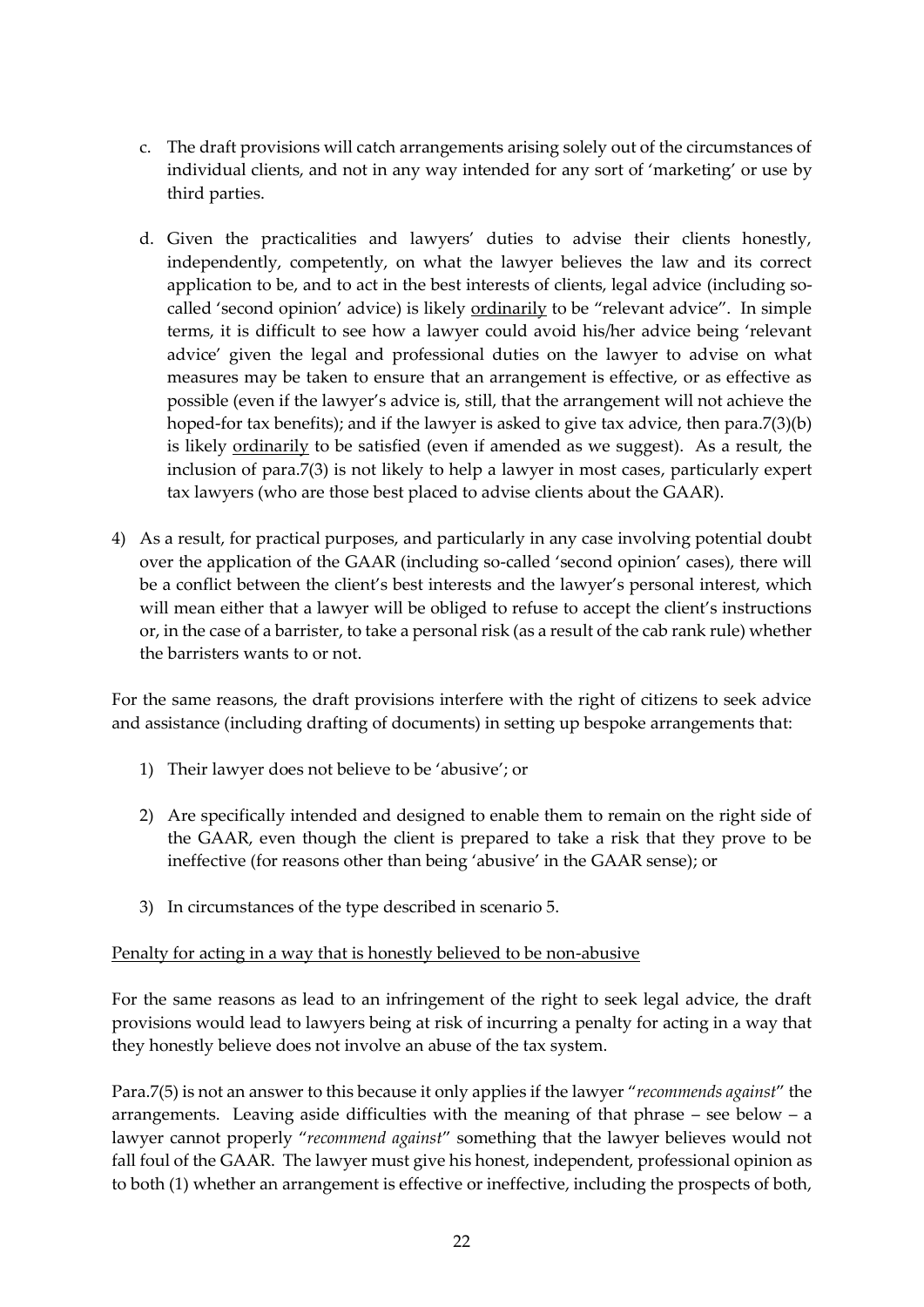and (2) whether (where there is a possibility of this) the arrangement may fall foul of the GAAR, including the prospect of this happening.

At the moment, a lawyer might give his/her honest, independent, professional opinion that an arrangement had, say, a 50% prospect of success and a very low prospect of falling foul of the GARR. Under the draft provisions, the lawyer would be at risk of a penalty if HMRC or (if the lawyer were able in practice to appeal the matter to a court or tribunal – which would be at the lawyer's own cost) a court or tribunal were later to decide that it was ineffective and fell foul of the GAAR; i.e. simply as a result of a different view being taken by someone else, however reasonable and non-negligent the view of the lawyer may have been.

Under the cab rank rule, the lawyer cannot refuse to give that opinion at the moment. Under the draft provisions, a material risk of that result would require the lawyer to refuse to accept instructions. Even if the risk is minimal, the lawyer will have to decide whether to refuse the instructions or to accept then and accept that risk. Neither is right. Moreover, as a result, the greater the risk that the GAAR applies, the less likely clients will be to receive advice in the first place.

### Penalty levied without the lawyer having a proper opportunity to challenge this

It may be inevitable that a regime along the lines proposed will lead to a multiplicity of proceedings, as proceedings against 'enablers' will be separate from proceedings against taxpayers. However, one consequence is that HMRC may take the view that an arrangement falls foul of the GAAR, or a court or tribunal may find that it does so, without alleged 'enablers' having had the opportunity to explain why they believe that it did not fall foul of the GAAR.

It appears at the moment that neither HMRC's view nor the decision of the court or tribunal (nor, indeed, any concession by a relevant taxpayer) would be binding on any alleged enablers. This must be right (and the draft provisions ought to make this clear), but it does mean that the issue will inevitably have to be resolved at least twice.

Even on the assumption that this is the case, however, alleged enablers are likely to be at a disadvantage, particularly where the issue has been resolved by a court or tribunal, because any court or tribunal dealing with an enabler's appeal is likely to be influenced by the earlier decision.

In effect, the regime is one of strict liability, in which the lawyer may have no or little say, as regards the application of the GAAR. There an insufficient role for lawyer's own opinion on the matter, and the lawyer's justification for that opinion.

### Restriction on client's choice of lawyers

The risk of a penalty for lawyers giving advice is likely to have the result that lawyers who advise taxpayers on arrangements at the outset will in many cases be unable to act for their taxpayer clients if and when those arrangements are challenged. This will be due to a potential conflict of interests between the client taxpayer and the lawyers. For example, it